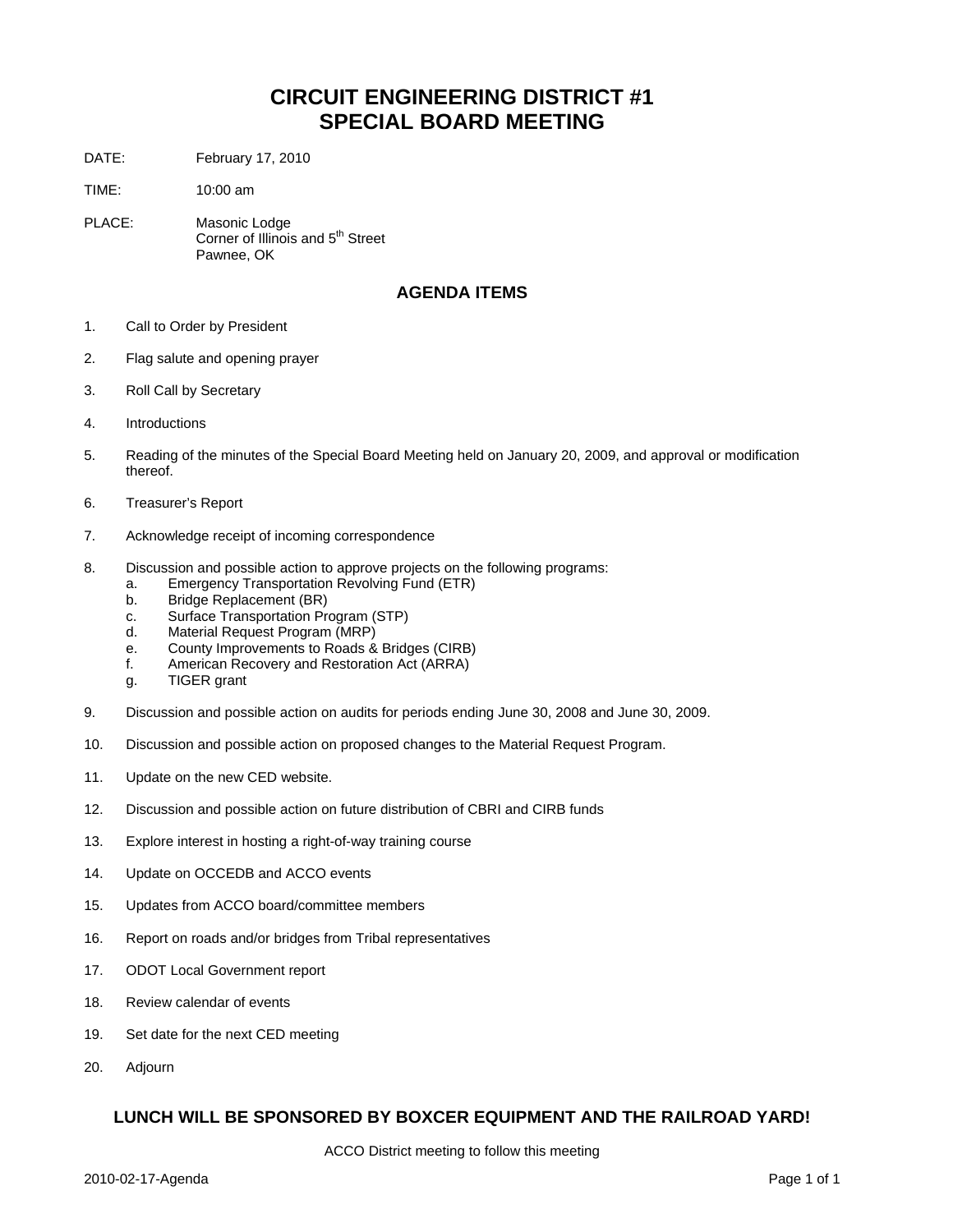# Item 5

### **CIRCUIT ENGINEERING DISTRICT #1 SPECIAL BOARD MEETING MINUTES**

DATE: January 20, 2010

TIME: 10:00 am

- PLACE: Freddie's Steakhouse 1425 New Sapulpa Road Sapulpa, OK
- 1. Call to order by President
- 2. Flag salute and opening prayer
- 3. Roll call by Secretary

| <b>COUNTY</b>     | <b>APPOINTED REP.</b>          | <b>PRESENT</b> | <b>ABSENT</b> |
|-------------------|--------------------------------|----------------|---------------|
| CRAIG             | Roy Bible                      | X              |               |
| <b>CREEK</b>      | Dana Hudgins                   | х              |               |
| <b>DELAWARE</b>   | Dave Kendrick<br>(Ken Crowder) | X              |               |
| <b>MAYES</b>      | Alva Martin                    | X              |               |
| <b>NOWATA</b>     | Tim Kilpatrick (VP).           | X              |               |
| <b>OSAGE</b>      | Scott Hilton (Sec/Treas)       |                |               |
| <b>OTTAWA</b>     | Russell Earls                  | X              |               |
| <b>PAWNEE</b>     | Dale Vance                     | X              |               |
| <b>ROGERS</b>     | Mike Helm                      | X              |               |
| <b>TULSA</b>      | Ray Jordan                     |                | X             |
| <b>WASHINGTON</b> | Gary Deckard (Pres)            | X              |               |

4. Introductions

*Commissioner Dean Bridges presented plaques of appreciation to Commissioners Jim Clark and Mike Helm for the assistance they have given to Nowata County. He also introduced the newly elected commissioner for Nowata County District 1, Mr. Kellis Pierce.* 

5. a. Reading of the minutes of the Special Board Meeting held on December 8, 2009, and approval or modification thereof.

*Dana Hudgins made a motion to accept the minutes; Mike Helm seconded. Motion carried.* 

6. Treasurer's Report

*Balance prior to this meeting was \$164,260.95. November deposit (\$22,882.40) was received December 11; \$241.74 in interest was credited on December 31. Check #10054 was written today to Guy Engineering Services for \$10,280.00 which included \$1,765 for on-call services. Check #10055 was written to Pawnee County District 2 for \$50,000 for their Materials Request project. New balance is \$127,105.09. A check from the OCCEDB is expected next week for approximately \$23,000.* 

7. Acknowledge receipt of incoming correspondence *None received.*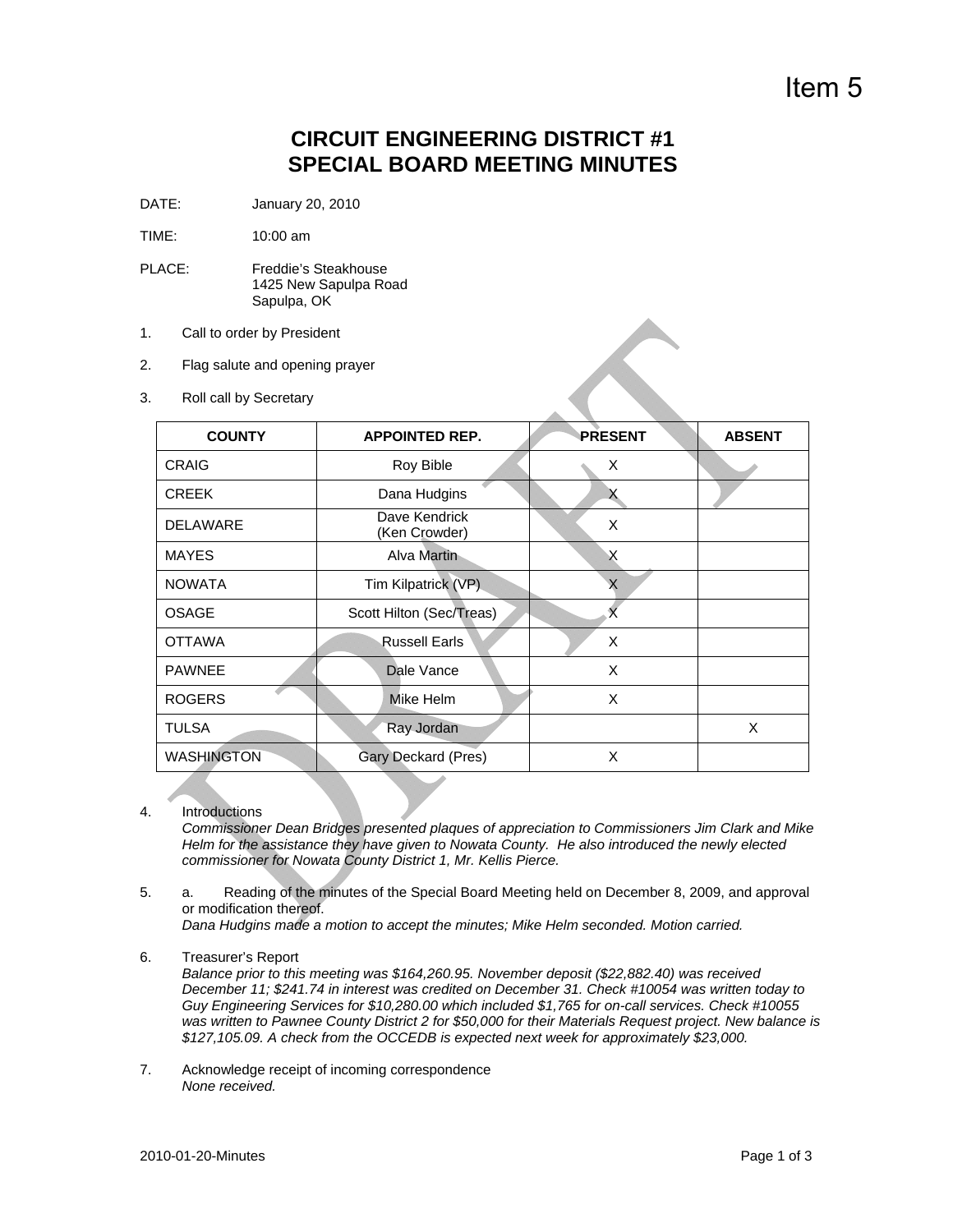# Item 5

- 8. Discussion and possible action to approve projects on the following programs:
	- a. Emergency Transportation Revolving Fund (ETR) *No new applications were received. Delaware and Osage Counties were due to repay ETR fund in November based on their initial applications; they will check on the repayment status. Pawnee County will repay their amount soon. None of the three outstanding ETRs have reached the 1 year required pay back date.*
	- b. Bridge Replacement (BR) *Mike Helm made a motion to fund BR projects as currently allocated; Gary Deckard seconded. Motion carried. CED will recommend to ACCO District that any remainder BR funds be applied to Nowata County's project.*
	- c. Surface Transportation Program (STP) *No action taken.*
	- d. Material Request Program (MRP) *Mike Helm made a motion to fund Pawnee County's MRP; Roy Bible seconded. Motion carried.*
	- e. County Improvements to Roads & Bridges (CIRB) *Counties were reminded that they need to select an engineer and get design started if they*  haven't already done so. Shannon Sheffert indicated although 6th and 7th year projects have not *been added to the plan at ODOT, counties may proceed with engineer selection and design.*
	- f. American Recovery and Restoration Act (ARRA)
		- Final Accounting of Stimulus #1
			- Proposed Stimulus #2

 *Russell Earls made a motion to use potential Stimulus #2 funds for the following projects at 90% with 10% from CBRI or local sales tax:* 

| <b>COUNTY</b> | 90% FUNDING | <b>PROJECT</b>             |
|---------------|-------------|----------------------------|
| Nowata        | \$553,500   | BR #29 California Creek    |
| Craig         | 1,080,000   | <b>BR #78 Pawpaw Creek</b> |
| Delaware      | 360,000     | BR #62 Hogeye Creek        |
| Craig CIRB    | 1,080,000   | BR #31 West Fork Big Cabin |
| Pawnee        | 270,000     | BR #34 Skedee Creek        |
| Rogers        | 400,000*    | BR#79 Dog Creek            |
|               | \$3,743,500 |                            |

 *\*all remaining ARRA funds would go to Rogers County BR #79 Dog Creek.* 

 *Roy Bible seconded. Motion carried.* 

9. Discussion and possible action on requesting reports from various board meeting representatives, i.e., CAB.

*Board representatives were requested to be present (or submit a written report) at future CED meetings*  to keep the CED apprised of recent events and/or decisions. Board Representatives will be listed on *future agendas.* 

- 10. Discussion and possible action on proposed changes to the Material Request Program. *No action taken. The committee decided to wait until CBRI legislation has been finalized before suggesting a new policy.*
- 11. Discussion and possible action to create new website to allow posting of equipment/vehicles for sale or needed.

*Dale Vance made a motion to use the On-Call Services to pay the one-time fee (\$2,550) for the new website. Alva Martin seconded. Motion carried.* 

- 12. Discussion and possible action on future distribution of CBRI and CIRB funds *Blick reviewed several possible distribution/allocation scenarios that had been discussed at the statewide board level. He advised it would be in the CED's best interest to encourage legislators not to change the current distribution method. Gary Deckard invited everyone to attend next week's legislative meeting.*
- 15. Update on OCCEDB and ACCO events *Randy Robinson reported there is a bill to sell CompSource to the highest bidder. CompSouce is the provider for Workers Compensation. He doesn't know if this sale would be legal and doubts it would benefit the counties. Another bill would remove population limits allowing counties to fund projects*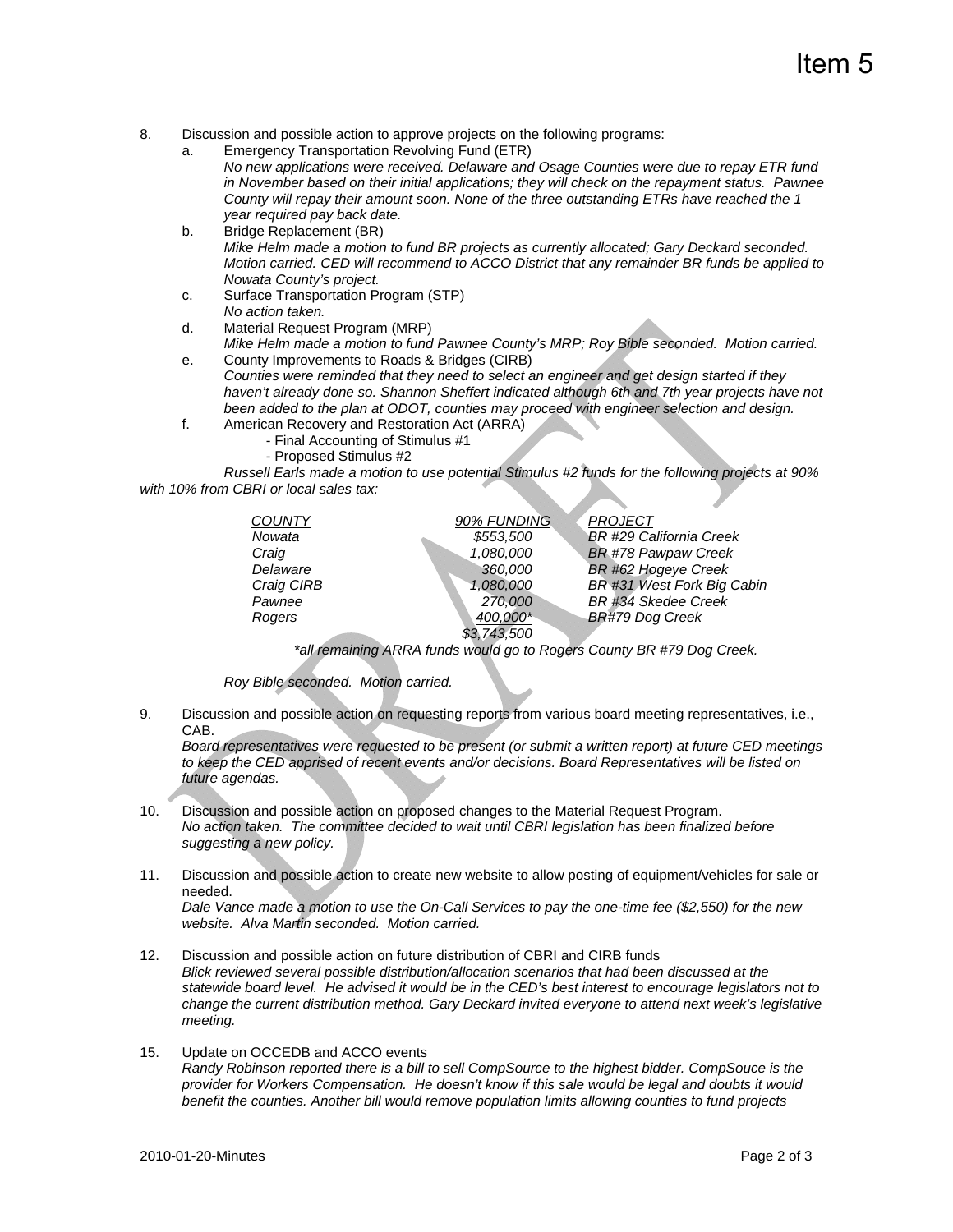*within largely populated areas. ACCO does not support this bill because it would increase mileage but not funding and would direct more County funds to the cities due to larger voting populus. He is promoting returning control of CBRI funds to county control. There would be stipulations for chip and seal and overlays that counties can not currently do with these funds.* 

 *Randy and others went to Washington, DC last week and thanked legislators for the stimulus money. Oklahoma counties currently have \$74M of projects that could be ready for the next round of stimulus funds.* 

 *Something that has been overlooked is a commissioner cannot enter into an ETR agreement that lasts*  longer than a year. He will look further into this and suggest resolutions to extend deadlines where *necessary.* 

 *Randy is working with Robert Endicott with Cherokee Nation to create maps of projects. Guy Engineering will provide the 20-year plan maps to Randy and Robert.* 

- 16. Legislative report
- 17. ODOT Local Government report
- 18. Review calendar of events
- 19. Set date for the next CED meeting *The next CED meeting will be in Pawnee County on February 17, 2010.*
- 20. Adjourn

Lunch was sponsored by BKL Architects and Keystone Equipment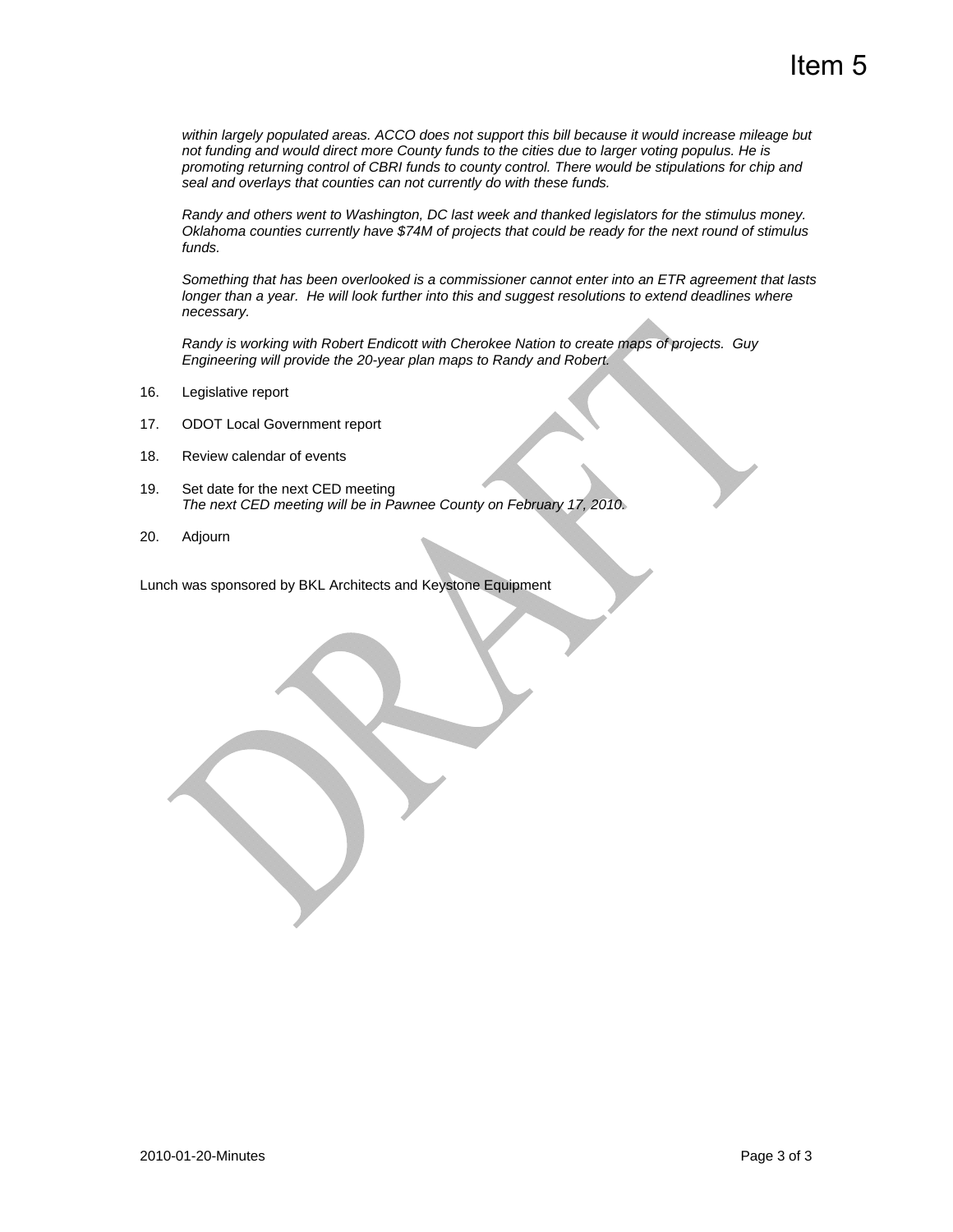# Item 6

|             |         |                | <b>CED#1 Checkbook Register and Projected Cash Flow</b>                                         |              |               |                |                                               |
|-------------|---------|----------------|-------------------------------------------------------------------------------------------------|--------------|---------------|----------------|-----------------------------------------------|
|             |         |                | <b>February 17, 2010</b>                                                                        |              |               |                |                                               |
| <b>Date</b> | Check # | <b>Cleared</b> | <b>Description</b>                                                                              | <b>Debit</b> | <b>Credit</b> | <b>Balance</b> | <b>Cleared on</b><br>this<br><b>Statement</b> |
| 12/8/09     | 10053   | $\checkmark$   | Guy Engineering Services, Inc.<br>Invoice 4 of 12 - \$8,515.00<br>On-Call Services - \$274.00   | 8,789.00     |               | 164,260.95     | 12/31/2009                                    |
| 12/11/09    |         | $\checkmark$   | Statewide Circuit CED Revolv<br><b>Nov Disbursement</b>                                         |              | 22,882.40     | 187, 143. 35   | 12/31/2009                                    |
| 12/31/09    |         | $\checkmark$   | Interest earned for period ending<br>12-31-09                                                   |              | 241.74        | 187,385.09     | 12/31/2009                                    |
| 1/20/10     | 10054   | $\checkmark$   | Guy Engineering Services, Inc.<br>Invoice 5 of 12 - \$8,515.00<br>On-Call Services - \$1,765.00 | 10,280.00    |               | 177,105.09     | 1/29/2010                                     |
| 1/20/10     | 10055   | $\checkmark$   | Pawnee County District #2<br>Materials Request Program                                          | 50,000.00    |               | 127,105.09     | 1/29/2010                                     |
| 1/29/10     |         | $\checkmark$   | Interest earned for period ending<br>$1 - 29 - 10$                                              |              | 156.05        | 127,261.14     | 1/29/2010                                     |
| 2/8/10      |         |                | statewide disbursement per<br>Amanda                                                            |              | 21,252.83     | 148,513.97     |                                               |
| 2/17/10     |         |                | Guy Engineering Services, Inc.<br>Invoice 6 of 12 - \$8,515.00<br>On-Call Services - \$4,222.25 | 12,737.25    |               | 135,776.72     |                                               |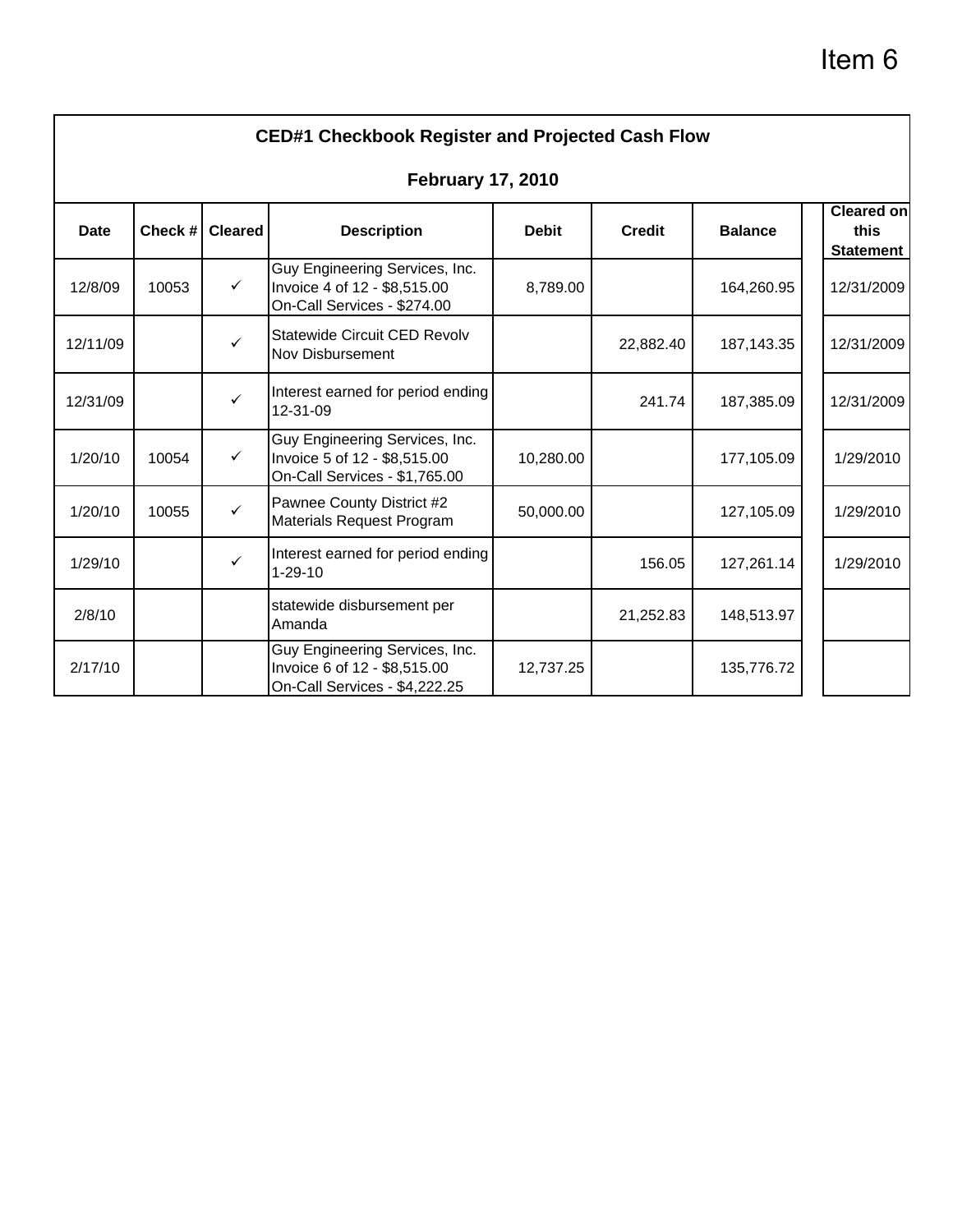### **CED#1**

# **EMERGENCY AND TRANSPORTATION (ETR) REVOLVING FUND PROGRAM**

| Project<br>ID   | County     | District       | <b>Project Name</b>                                            | <b>Bridge</b><br>or Roadway | Beginning<br>Lat/Long               | Ending<br>Lat/Long                  | $J$ P#                                 | Force Accoun<br>Agreement             |                | Estimated<br>Cost |      | Funds<br>Requested | Reimbursement<br>Source | Approved<br>by CED | Xmtd to<br><b>OCCEDB</b> | <b>Start</b><br>Date | Anticipated<br>Reimbursement<br>Date | Funds<br>Received |                                   | Funds<br>Repaid |         | Beginning<br>Balance:<br>\$3,571,428 |
|-----------------|------------|----------------|----------------------------------------------------------------|-----------------------------|-------------------------------------|-------------------------------------|----------------------------------------|---------------------------------------|----------------|-------------------|------|--------------------|-------------------------|--------------------|--------------------------|----------------------|--------------------------------------|-------------------|-----------------------------------|-----------------|---------|--------------------------------------|
|                 | Mayes      | 2              | 428 Rd                                                         | NBI 27204                   | Lat: 36°08'06"<br>Long: 95°23'12"   |                                     |                                        |                                       | \$             | 500,000           | l \$ | 500,000            | BR & CBRI               | 1/29/2009          | 1/29/2009                |                      | Jan 10                               | Y                 | $5/26/2009$ \$                    |                 | 500,000 | \$3,571,428                          |
| 2               | Osage      |                | Old Hwy 99                                                     | Road                        |                                     |                                     | 26987(04)                              |                                       | \$             | 369,950           | l \$ | 369,950            |                         | 1/29/2009          | 1/29/2009                |                      |                                      | Y                 |                                   |                 |         | 369,950 \$ 3,571,428                 |
| 3               | Osage      | 2              | 103rd St N                                                     | Road                        |                                     |                                     | 25854                                  |                                       | \$             | 235,000           | l \$ | 235,000            | 250C                    | 1/29/2009          | 1/29/2009                |                      | <b>Jul 09</b>                        | Y                 |                                   |                 |         | 235,000 \$ 3,571,428                 |
| 4               | Osage      | $\mathbf{3}$   | <b>Prue Road</b>                                               | Road                        |                                     |                                     | 26986(04)                              |                                       | \$             | 275,000 \$        |      | 275,000            | <b>CBRI</b>             | 1/29/2009          | 1/29/2009                |                      | 90 days after<br>completion          | Y                 |                                   |                 |         | 275,000 \$ 3,571,428                 |
| 5               | Washington | 2              | W1800 Rd                                                       | Road                        |                                     |                                     |                                        |                                       | \$             | $342,000$ \$      |      |                    | 200,000 Cherokees/Count | 3/24/2009          | 3/24/2009                |                      | 12 months after<br>receipt           | Y                 |                                   |                 |         | \$3,371,428                          |
| 6               | Delaware   |                | 660 Rd                                                         | Road                        |                                     |                                     |                                        |                                       | $\mathbb{S}$   | 100,000 \$        |      | 100,000            | CBRI                    | 5/14/2009          | 5/14/2009                |                      | November 2009                        |                   |                                   |                 |         | \$3,271,428                          |
|                 | Pawnee     | $\overline{2}$ | NS339 EW43-44                                                  | Road                        |                                     |                                     |                                        |                                       | $\mathbb{S}$   | $50,000$ \$       |      | 50,000             | <b>CBRI</b>             | 5/14/2009          | 5/14/2009                |                      | <b>Upon completion</b>               |                   |                                   |                 |         | \$3,221,428                          |
|                 | CED#2      |                | ETRCR-2-11-1(01)09<br>ETRCR-2-11-1(02)09<br>ETRCR-2-11-2(03)09 |                             |                                     |                                     |                                        |                                       | $\mathbb{S}$   | 56,232            | l \$ | 56,232             | $\sim$                  | 5/14/2009          | RR?                      |                      | 3 weeks                              |                   | yes, per<br>Amanda                |                 |         | 56,232 \$ 3,221,428                  |
| 9               | Pawnee     | $\overline{2}$ | Old NBI 05263                                                  | Road<br><b>NS 35300</b>     | Lat: 36°25'48"<br>Long: 96°42'36"   |                                     |                                        | N/A                                   | $\mathbb{S}$   | 116,000 \$        |      | 116,000            | <b>FEMA</b>             | 8/19/2009          | 8/19/2009                |                      | upon receipt of<br>FEMA funds        |                   |                                   |                 |         | \$3,105,428                          |
| 10              | Osage      | $\mathbf{3}$   | W Tina Trail<br><b>Whispering Hills)</b>                       | Road                        | Lat: 36°13'06"N<br>Long: 96°12'27"W | Lat: 36°13'43"N<br>Long: 96°14'00"W |                                        | yes                                   | \$             | 180,000 \$        |      | 180,000            | CBRI                    | 8/19/2009          | 8/19/2009                |                      | November 2009                        |                   |                                   |                 |         | \$2,925,428                          |
| 11              | Rogers     | $\overline{2}$ | Gregory School Rd<br>Overlay                                   | Road                        | Lat: 36°10'15"N<br>Long: 95°34'56"W | Lat: 36°14'05"N<br>Long: 95°33'15"W |                                        | N/A                                   | \$             | 550,000           | l \$ | 550,000            | Local                   | 10/21/2009         | 10/21/2009               |                      | $7 - 1 - 11$                         |                   |                                   |                 |         | \$2,375,428                          |
| 12 <sup>°</sup> | Rogers     | $\overline{2}$ | BR#102 & #106                                                  | <b>Bridge</b>               |                                     | Lat:N36°16'37" Long: W95°43'08"     |                                        | N/A                                   | \$             | 400,000 \$        |      | 400,000            | Local                   | 10/21/2009         | 10/21/2009               |                      | $7 - 1 - 11$                         |                   |                                   |                 |         | \$1,975,428                          |
| 13              | Rogers     | $\overline{2}$ | Keetonville Rd Overlay                                         | Road                        | Lat: 36°18'22"N<br>Long: 95°42'30"W | Lat: 36°16'42"N<br>Long: 95°42'31"W |                                        | N/A                                   | $\mathbb{S}$   | $200,000$ \$      |      | 200,000            | Local                   | 10/21/2009         | 10/21/2009               |                      | $7 - 1 - 11$                         |                   |                                   |                 |         | \$1,775,428                          |
| 14              | Nowata     | $\mathbf{3}$   | BR#28 Creek                                                    | <b>Bridge</b>               | Lat: N36°54'24"<br>Long: W95°34'30" |                                     | emailed prog<br>res and FA<br>agree to | N/A                                   | $\mathfrak{S}$ | 870,000 \$        |      | 150,000            | CBRI                    | 11/3/2009          | 11/4/2009                |                      | April 2011                           |                   |                                   |                 |         | \$1,625,428                          |
| 15              | Osage      | $\overline{2}$ | CR1405 (Road to Prue)<br>(Peach Orchard)                       | Road                        |                                     |                                     |                                        | emailed FA<br>agree to<br>Denny 11-4- | \$             | 285,000 \$        |      | 285,000            | CBRI                    | 11/3/2009          | 11/4/2009                |                      | November 2010                        |                   |                                   |                 |         | \$1,340,428                          |
|                 |            |                |                                                                |                             |                                     |                                     |                                        | <b>TOTAL FUNDED TO DATE: S</b>        |                |                   |      | 3,667,182          |                         |                    |                          |                      |                                      |                   | TOTAL REPAID TO DATE: \$1,436,182 |                 |         |                                      |

**TOTAL FUNDED TO DATE:**

### **February 17, 2010**

# Item 8a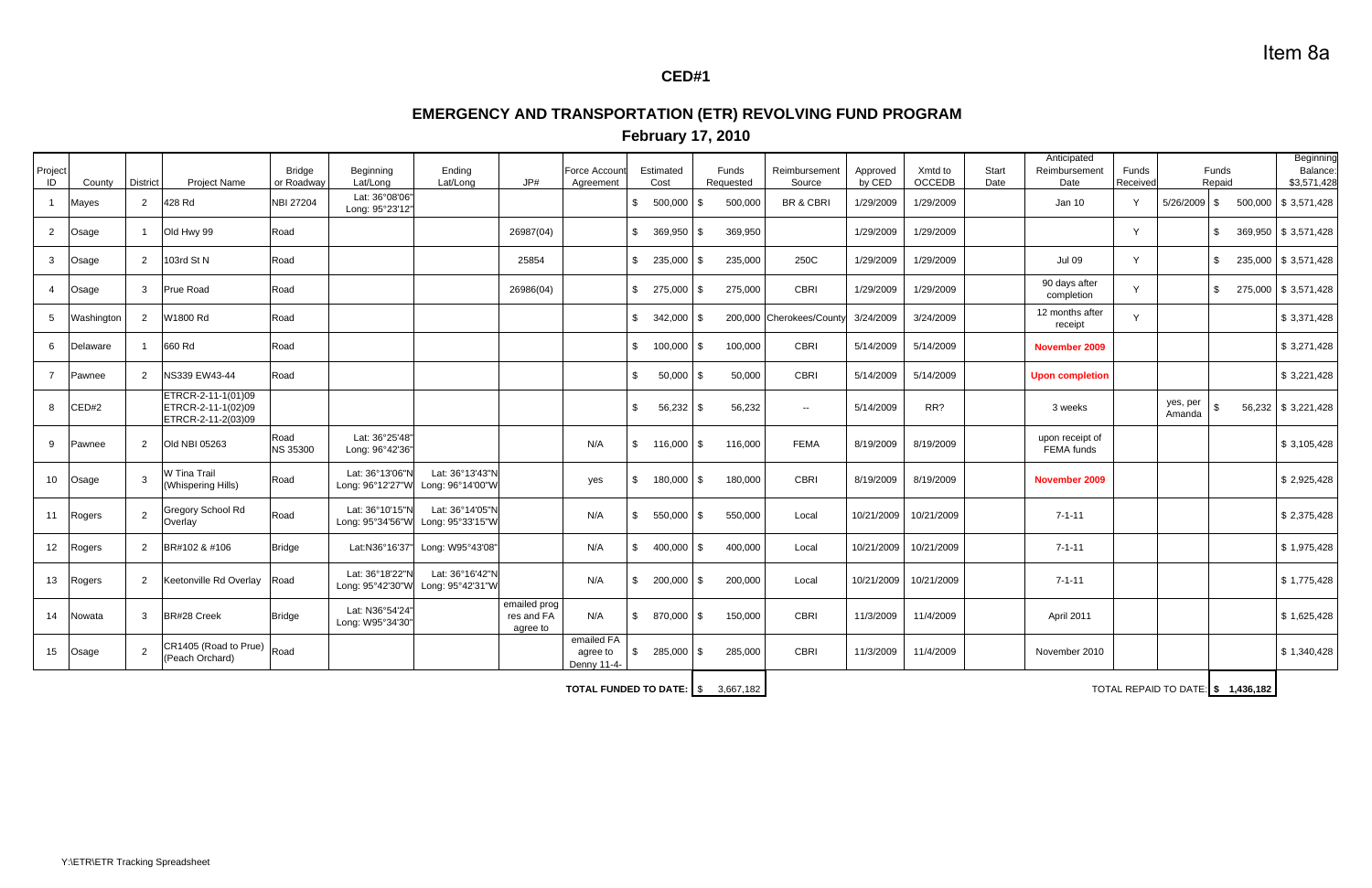| <b>County</b>    | 1 <sup>st</sup> Priority                                                                                                                           |                          | 2 <sup>nd</sup> Priority                                                                                                                            |               |
|------------------|----------------------------------------------------------------------------------------------------------------------------------------------------|--------------------------|-----------------------------------------------------------------------------------------------------------------------------------------------------|---------------|
| Craig            | Br #31 West Fork of Big Cabin, District 1<br>BRF-118C(075)CO, JP 23922(04)<br><b>Guy Engineering</b>                                               |                          | Br #50 Big Cabin Creek, District 2<br>BRF-118C(070)CO, JP 23418(04)<br>\$ 1,239,000 Guy Engineering                                                 | \$1,192,000   |
|                  | Let in May 2010.                                                                                                                                   |                          | Cleared for letting. Possible Stim2 funding.                                                                                                        |               |
| Creek            | <b>Childers Creek</b><br>BRO-119D(136)CO, JP 23477(04)<br>Mehlburger-Brawley<br>Let in Jan 2010.                                                   | \$                       | Br #28 Buckeye Creek<br>BRO-119D(044)CO, JP 18168(04)<br>274,975 Mehlburger-Brawley<br>Cleared for letting.                                         | 618,000<br>\$ |
| Delaware         | BR #62 Hog Eye Creek<br>BRF-121C(121)CO, JP 25900(04)<br>Rose & McCrary<br>Cleared for letting. Requested a late FY letting.                       | \$                       | Carr Creek<br>BRF-121C(122)CO, JP 25901(05)<br>440,000 Rose & McCrary<br>NEPA complete. R/W being acquired. Possible<br>Stim2 funding.              | 381,000<br>\$ |
| Mayes            | Br# 105(102A) Snake Creek, District 3<br>BRO-149D(091)CO, JP 22950(04)<br><b>Guy Engineering</b><br>Let in May 2010.                               | \$1,127,000              | Salt Branch LWC, District 1<br>BRO-149(129)CO, JP 25639(04)<br><b>Guy Engineering</b><br>Cleared for letting. Missing a few documents.              | 618,000<br>\$ |
| Nowata           | Br #28 Unnamed Creek, District 3<br>BRF-153C(180)CO, JP 25690(04)<br><b>Guy Engineering</b><br>Let in May 2010.                                    | S                        | Br #29 California Creek, District 2<br>BRO-153D(144)CO, JP 23421(04)<br>689,000 Guy Engineering<br>Cleared for letting. Possible Stim2 funding.     | 578,000<br>\$ |
| Osage            | Br #251 Guesso Creek, District 2<br>BRO-157D(073)CO, JP 22486(04)<br><b>Guy Engineering</b><br>Let in May 2010.                                    |                          | Br #109 Clear Creek<br>JP 23987<br>\$1,140,000 Guy Engineering<br>Cleared for letting. Requested a late FY letting.                                 | \$1,200,000   |
| Ottawa           | Beaver Creek, District 1<br>BRO-158D(086)CO, JP 22188(04)<br>Wingfield<br>Cleared for letting - Missing some documents.                            | \$<br>300,000            | Bee Creek, District 3<br>(new project)<br><b>Guy Engineering</b><br>PIH submitted.                                                                  | 790,000<br>\$ |
| Pawnee           | BR #34 Skedee Creek, District 2<br>BRO-159D(056)CO, JP 23133(04)<br>Mehlburger-Brawley<br>Requested a late FY letting.                             | \$                       | Pepper Creek, District 1<br>BRO-159C(057)CO, JP 23134(04)<br>337,000 Mehlburger-Brawley<br>NEPA cleared. Waiting on ROW. Possible<br>Stim2 funding. | 450,000<br>\$ |
| Rogers           | Br #126 Inola Creek, District 3<br>BRO-166D(140)CO, JP 21491(04)<br><b>Guy Engineering</b><br>Awaiting ROW acquisition. Possible Stim2<br>funding. | \$                       | Br #96 Panther Creek, District 3<br>BRO-166D(139)CO, JP 21490(04)<br>620,000 Guy Engineering<br>NEPA cleared. Awaiting ROW acquisition.             | 360,000<br>\$ |
| Tulsa            | Unnamed Trib of Caney Rvr (161st)<br>BRO-172D(467)CO, JP 26764(04)<br>Tulsa County Engineer<br>R/W submitted 11-3-2009 - NEPA Complete             | \$                       | Unnamed Creek (SH20 & US169)<br>BRO-072D(591)CO, JP 15548(04)<br>285,000 Tulsa County Engineer<br>Cleared for letting.                              | 250,000<br>\$ |
| Washington Perez | Br #2 Unnamed Creek (Trib to Mud)<br>BRO-174D(038)CO, JP 22092(04)<br>Let in Jan 2010.                                                             | 378,107<br>\$            | Br #78 Fish Creek<br>BRO-174D(046)CO, JP 23552(04)<br>Perez<br>Cleared for letting.                                                                 | 490,000<br>\$ |
|                  |                                                                                                                                                    | \$6,830,082              |                                                                                                                                                     | \$6,927,000   |
|                  | Addt'l Needed                                                                                                                                      | \$2,900,000<br>3,930,082 |                                                                                                                                                     |               |
|                  | APPROVED BY CED 1-20-2010<br>BR funded by allocation - approved<br><b>Excess BR to Nowata - approved</b>                                           |                          |                                                                                                                                                     |               |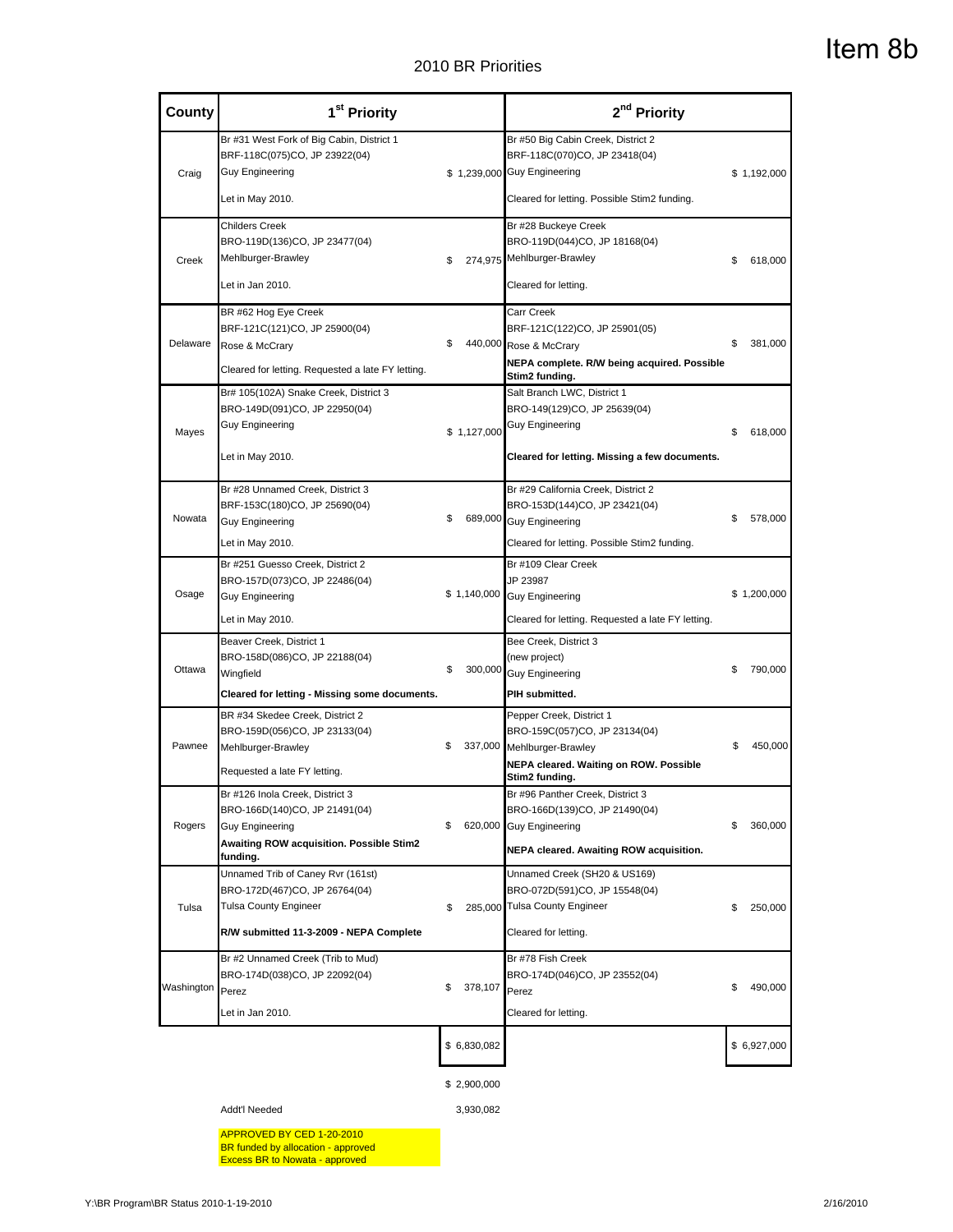# Item 8b

#### **ACCO DISTRICT #1**

#### FY 2010 FEDERAL BRIDGE REPLACEMENT FUNDS

|                                |                |                                                         |         |            |                   | 12-Feb-10         |                |                     |
|--------------------------------|----------------|---------------------------------------------------------|---------|------------|-------------------|-------------------|----------------|---------------------|
| <b>DISTRICT #1 ALLOCATION:</b> |                |                                                         |         |            |                   |                   | \$2,903,230.00 |                     |
| <b>COUNTY ALLOCATIONS:</b>     |                |                                                         |         |            |                   |                   |                |                     |
|                                |                | <b>BR</b>                                               |         |            | <b>CONVERT TO</b> | <b>UNDERRUNS</b>  | <b>BR</b>      |                     |
| <b>COUNTY</b>                  |                | <b>ALLOCATION</b>                                       |         |            | <b>STP</b>        | OVERRUNS*         | <b>BALANCE</b> |                     |
| <b>CRAIG</b>                   |                | \$253,212.20                                            |         |            |                   | \$0.00            | \$253,212.20   |                     |
| <b>CREEK</b>                   |                | \$337,966.60                                            |         |            |                   | \$144,382.83      | \$482,349.43   |                     |
| <b>IDELAWARE</b>               |                | \$181,945,60                                            |         |            |                   | \$0.00            | \$181,945.60   |                     |
| <b>MAYES</b>                   |                | \$184,236.60                                            |         |            |                   | (\$37,942.33)     | \$146,294.27   |                     |
| <b>NOWATA</b>                  |                | \$204,750.00                                            |         |            |                   | (\$11,641.34)     | \$193,108.66   |                     |
| <b>OSAGE</b>                   |                | \$346,073.40                                            |         |            |                   | \$0.00            | \$346,073.40   |                     |
| <b>OTTAWA</b>                  |                | \$222,567.80                                            |         |            |                   | \$0.01            | \$222,567.81   |                     |
| <b>PAWNEE</b>                  |                | \$224,563.40                                            |         |            |                   | \$32.71           | \$224,596.11   |                     |
| <b>ROGERS</b>                  |                | \$190,924.40                                            |         |            |                   | \$0.00            | \$190,924.40   |                     |
| <b>TULSA</b>                   |                | \$362,856.60                                            |         |            |                   | \$0.00            | \$362,856.60   |                     |
| <b>WASHINGTON</b>              |                | \$394,133.40                                            |         |            |                   | \$93,486.00       | \$487,619.40   |                     |
| <b>TOTAL:</b>                  |                | \$2,903,230.00                                          |         |            | \$0.00            | \$188,317.88      | \$3,091,547.88 |                     |
|                                |                | *Project numbers listed on separate page (over/unders). |         |            |                   |                   |                |                     |
|                                |                | ** BR allocation reserved for Extraordinary Bridge.     |         |            |                   |                   |                |                     |
|                                |                | <b>SUMMARY OF APPROVED EXPENDITURES:</b>                |         |            |                   |                   |                |                     |
|                                | <b>FUNDING</b> |                                                         |         |            |                   | <b>AUTHORIZED</b> | <b>FEDERAL</b> |                     |
| <b>COUNTY</b>                  | <b>LEVEL</b>   | PROJECT NO.                                             | J/P NO. |            | <b>LET DATE</b>   | (Date)            | <b>FUNDS</b>   | <b>COUNTY MATCH</b> |
| <b>WASHINGTOI</b>              | 80%            | BRO-174D(038)CO                                         | 2209204 |            | <b>JAN</b>        | 12/23/2009        | \$311,964.00   |                     |
| <b>CREEK</b>                   | 74%            | BRO-119D(136)CO                                         | 2347704 |            | <b>JAN</b>        | 12/23/2009        | \$338,143.00   |                     |
| <b>NOWATA</b>                  | 0.8            | BRF-153C(180)CO                                         | 2569004 | <b>MAY</b> | \$689,000         |                   | \$551,200.00   | \$137,800.00        |
| <b>DELAWARE</b>                | 0.413636       | BRF-121C(121)CO                                         | 2590004 |            | \$440,000.00      |                   | \$182,000.00   | \$258,000.00        |
| <b>OSAGE</b>                   | 0.303573       | BRO-157D(073)CO                                         | 2248604 | <b>MAY</b> | \$1,140,000.00    |                   | \$346,073.00   | \$793,927.00        |
| <b>MAYES</b>                   | 0.163475       | BRO-149D(091)CO                                         | 2295004 | <b>MAY</b> | \$1,127,000.00    |                   | \$184,236.00   | \$942,764.00        |
| <b>PAWNEE</b>                  | 0.666359       | BRO-159D(056)CO                                         | 2313304 |            | \$337,000.00      |                   | \$224,563.00   | \$112,437.00        |
| <b>CRAIG</b>                   | 0.204368       | BRF-118C(075)CO                                         | 2392204 | <b>MAY</b> | \$1,239,000.00    |                   | \$253,212.00   | \$985,788.00        |
| <b>OTTAWA</b>                  | 0.741893       | BRO-158D(086)CO                                         | 2218804 |            | \$300,000.00      |                   | \$222,568.00   | \$77,432.00         |
| <b>ROGERS</b>                  | <b>ERR</b>     | <b>HOLD PER DISTRICT</b>                                |         |            |                   |                   | \$190,925.00   |                     |
| <b>TULSA</b>                   | 80%            | BRO-072D(591)CO                                         | 1554804 |            |                   |                   | \$300,000.00   |                     |
|                                |                |                                                         |         |            | <b>TOTAL:</b>     |                   | \$3,104,884.00 |                     |
|                                |                |                                                         |         |            |                   |                   |                |                     |

#### **FUNDS AVAILABLE AFTER EXPENDITURES:**

 $\bar{\lambda}$ 

#### $($13,336.12)$

#### **PROJECTS READY FOR FUNDING:**

|                 |               |                 |         | <b>TOTAL</b>   | $%$ Fed.     | <b>FEDERAL</b> |
|-----------------|---------------|-----------------|---------|----------------|--------------|----------------|
| <b>IICOUNTY</b> | <b>BRIDGE</b> | PROJECT NO.     | J/P NO. | COST           | <b>Funds</b> | <b>FUNDS</b>   |
|                 |               |                 |         |                | 80%          |                |
| <b>CRAIG</b>    | 2             | BRF-118C(070)CO | 2341804 | \$1,192,000.00 | 80%          | \$953,600.00   |
| <b>IOSAGE</b>   |               | BRO-157D(094)CO | 2398704 | \$1,200,000,00 | 80%          | \$960,000.00   |
| IINOWATA        | 2             | BRO-153D(144)CO | 2342104 | \$578,000.00   | 80%          | \$462,400.00   |
|                 |               |                 |         |                | 80%          |                |
| <b>IICREEK</b>  |               | BRO-119D(044)CO | 1816804 | \$618,000.00   | 80%          | \$494,400.00   |
| <b>IICREEK</b>  |               | BRO-119D(045)CO | 1816904 | \$333,000.00   | 80%          | \$266,400.00   |
| IWASHINGTOI     | 2             | BRO-174D(046)CO | 2355204 | \$490,000.00   | 80%          | \$392,000.00   |
|                 |               |                 |         | <b>TOTAL:</b>  |              | \$3,528,800.00 |
|                 |               |                 |         |                |              |                |

#### **BALANCE NEEDED**

 $($3,542,136.12)$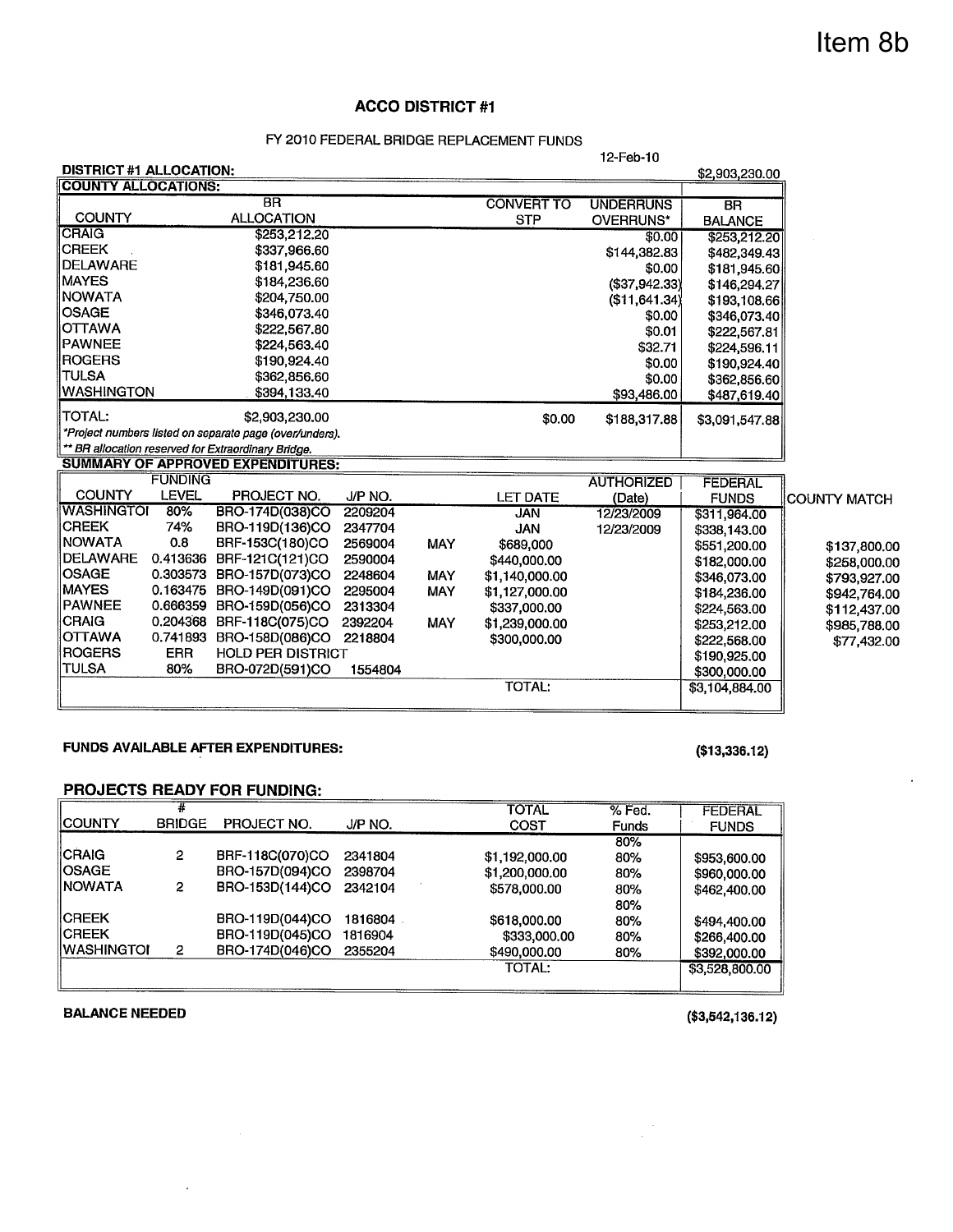2011 BR Priorities

| County     | 1 <sup>st</sup> Priority                                                                                                                                            |               | 2 <sup>nd</sup> Priority                                                                                                                                                                                                                                                                                                                                                                                                                                                                                                                                                                                                                                                                                                                                                                                                                                                                                                                                                                                                                                                                                                                                                          |  |         |
|------------|---------------------------------------------------------------------------------------------------------------------------------------------------------------------|---------------|-----------------------------------------------------------------------------------------------------------------------------------------------------------------------------------------------------------------------------------------------------------------------------------------------------------------------------------------------------------------------------------------------------------------------------------------------------------------------------------------------------------------------------------------------------------------------------------------------------------------------------------------------------------------------------------------------------------------------------------------------------------------------------------------------------------------------------------------------------------------------------------------------------------------------------------------------------------------------------------------------------------------------------------------------------------------------------------------------------------------------------------------------------------------------------------|--|---------|
| Craig      | Br #50 Big Cabin Creek, District 2<br>BRF-118C(070)CO, JP 23418(04)<br><b>Guy Engineering</b>                                                                       | \$1,197,256   | Br #5 & 6 Big Creek                                                                                                                                                                                                                                                                                                                                                                                                                                                                                                                                                                                                                                                                                                                                                                                                                                                                                                                                                                                                                                                                                                                                                               |  |         |
|            | Cleared for letting.                                                                                                                                                |               | Item 8b<br>2011 BR Priorities<br>Need to start engineering.<br>BR # Dog Creek<br>BRO-119D(045)CO, JP 18169(04)<br>618,000 Mehlburger-Brawley<br>S<br>Cleared for letting.<br>Br #84 Cherokee Creek<br>BRF-121C(133)CO, JP 26456(04)<br>381,000 Rose & McCrary<br>\$<br>NEPA complete. R/W being acquired.<br>Br #26 Osage Creek<br>Need to start engineering.<br>Br #69 Curl Creek<br>\$<br>Need to start engineering.<br>Br #27 & 28 Coon Creek<br>JP 24030<br>1,200,000 Guy Engineering<br>\$1,185,000<br>NEPA almost clear.<br>Bee Creek, District 3<br>JP 27242<br>\$<br>500,000 Guy Engineering<br>PIH submitted.<br>Br #131 Unnamed Creek<br>BRO-159D(084)CO, JP 24721<br>\$<br>450,000 Mehlburger-Brawley<br>Br #96 Panther Creek, District 3<br>BRO-166D(139)CO, JP 21490(04)<br>1,698,750 Guy Engineering<br>\$<br>NEPA cleared. Commissioner working on ROW.<br>Kirt says it will be ready in 30 days! 12-1-09<br>Unnamed Creek (SH20 & US169)<br>BRO-072D(591)CO, JP 15548(04)<br>\$<br><b>Tulsa County Engineer</b><br>Cleared for letting.<br>Br #95 Keeler Creek<br>BRO-174D(075)CO, JP 26948(04)<br>490,000 Perez<br>\$<br>\$8,053,006<br>\$4,871,200<br>2/16/2010 |  |         |
| Creek      | Br #28 Buckeye Creek<br>BRO-119D(044)CO, JP 18168(04)<br>Mehlburger-Brawley                                                                                         | \$            |                                                                                                                                                                                                                                                                                                                                                                                                                                                                                                                                                                                                                                                                                                                                                                                                                                                                                                                                                                                                                                                                                                                                                                                   |  | 333,000 |
|            | Cleared for letting.                                                                                                                                                |               |                                                                                                                                                                                                                                                                                                                                                                                                                                                                                                                                                                                                                                                                                                                                                                                                                                                                                                                                                                                                                                                                                                                                                                                   |  |         |
| Delaware   | Carr Creek<br>BRF-121C(122)CO, JP 25901(05)<br>Rose & McCrary                                                                                                       | \$            |                                                                                                                                                                                                                                                                                                                                                                                                                                                                                                                                                                                                                                                                                                                                                                                                                                                                                                                                                                                                                                                                                                                                                                                   |  | 400,000 |
|            | NEPA complete. R/W being acquired.<br>Salt Branch LWC, District 1                                                                                                   |               |                                                                                                                                                                                                                                                                                                                                                                                                                                                                                                                                                                                                                                                                                                                                                                                                                                                                                                                                                                                                                                                                                                                                                                                   |  |         |
| Mayes      | BRO-149(129)CO, JP 25639(04)<br><b>Guy Engineering</b><br>Cleared for letting.                                                                                      | \$<br>618,000 |                                                                                                                                                                                                                                                                                                                                                                                                                                                                                                                                                                                                                                                                                                                                                                                                                                                                                                                                                                                                                                                                                                                                                                                   |  |         |
|            |                                                                                                                                                                     |               |                                                                                                                                                                                                                                                                                                                                                                                                                                                                                                                                                                                                                                                                                                                                                                                                                                                                                                                                                                                                                                                                                                                                                                                   |  |         |
| Nowata     | Br #29 California Creek, District 2<br>BRO-153D(144)CO, JP 23421(04)<br><b>Guy Engineering</b><br>NEPA cleared. R/W being acquired. Utilities being<br>coordinated. | \$<br>615,000 |                                                                                                                                                                                                                                                                                                                                                                                                                                                                                                                                                                                                                                                                                                                                                                                                                                                                                                                                                                                                                                                                                                                                                                                   |  | 600,000 |
| Osage      | BR #109 Clear Creek<br>JP 23987<br><b>Guy Engineering</b><br>Cleared for letting.                                                                                   | \$            |                                                                                                                                                                                                                                                                                                                                                                                                                                                                                                                                                                                                                                                                                                                                                                                                                                                                                                                                                                                                                                                                                                                                                                                   |  |         |
| Ottawa     | Beaver Creek, District 1<br>BRO-158D(086)CO, JP 22188(04)<br>Wingfield<br>Cleared for letting - missing some documents.                                             | \$            |                                                                                                                                                                                                                                                                                                                                                                                                                                                                                                                                                                                                                                                                                                                                                                                                                                                                                                                                                                                                                                                                                                                                                                                   |  | 790,000 |
| Pawnee     | Pepper Creek, District 1<br>BRO-159C(057)CO, JP 23134(04)<br>Mehlburger-Brawley<br>NEPA cleared. Waiting on ROW.                                                    | \$            |                                                                                                                                                                                                                                                                                                                                                                                                                                                                                                                                                                                                                                                                                                                                                                                                                                                                                                                                                                                                                                                                                                                                                                                   |  | 340,000 |
| Rogers     | Br #79 Dog Creek, District 1<br>BRF-166C(219)CO, JP 25744(04)<br><b>Guy Engineering</b><br>NEPA cleared. Waiting on ROW.                                            | \$            |                                                                                                                                                                                                                                                                                                                                                                                                                                                                                                                                                                                                                                                                                                                                                                                                                                                                                                                                                                                                                                                                                                                                                                                   |  | 360,000 |
| Tulsa      | Unnamed Trib of Caney Rvr (161st)<br>BRO-172D(467)CO, JP 26764(04)<br><b>Tulsa County Engineer</b><br>R/W submitted 11-3-2009 - awaiting NEPA                       | \$<br>285,000 |                                                                                                                                                                                                                                                                                                                                                                                                                                                                                                                                                                                                                                                                                                                                                                                                                                                                                                                                                                                                                                                                                                                                                                                   |  | 250,000 |
| Washington | Br #78 Fish Creek<br>BRO-174D(046)CO, JP 23552(04)<br>Perez<br>Cleared for letting.                                                                                 | \$            |                                                                                                                                                                                                                                                                                                                                                                                                                                                                                                                                                                                                                                                                                                                                                                                                                                                                                                                                                                                                                                                                                                                                                                                   |  | 613,200 |
|            |                                                                                                                                                                     |               |                                                                                                                                                                                                                                                                                                                                                                                                                                                                                                                                                                                                                                                                                                                                                                                                                                                                                                                                                                                                                                                                                                                                                                                   |  |         |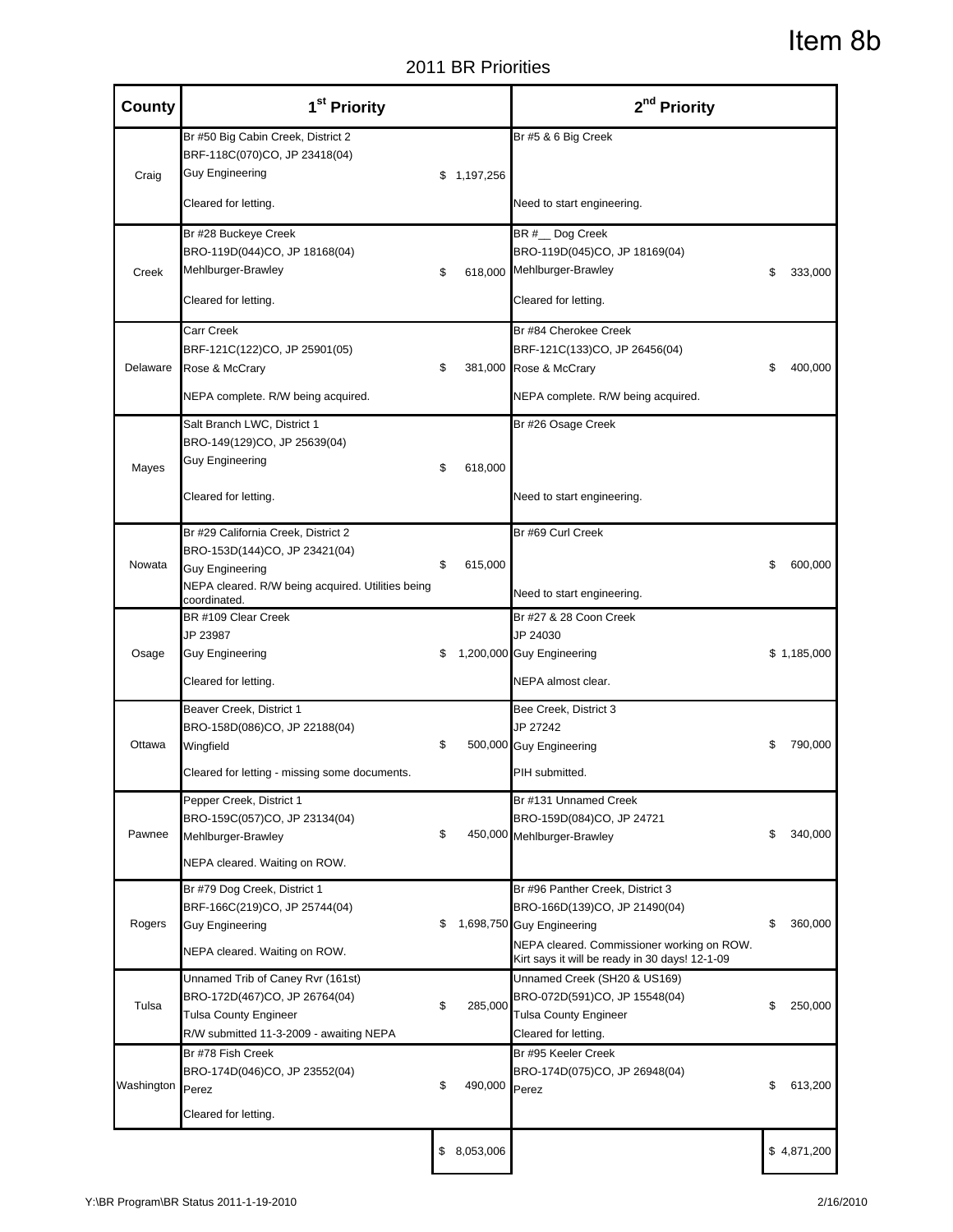| County   | Project                                     | Project Number  | Job Piece | Estimate           | <b>STP Funds</b>      | <b>Difference</b>            | <b>Status</b>                                               |
|----------|---------------------------------------------|-----------------|-----------|--------------------|-----------------------|------------------------------|-------------------------------------------------------------|
| 2009     |                                             |                 |           |                    |                       |                              |                                                             |
| Pawnee   | Skedee Road                                 | STP-159C(080)CO | 24374(04) | \$<br>1,058,730.63 | 846,984.50<br>-SS     | \$                           | 211,746.13 Let in Jan 2010. Being awarded.                  |
| 2011     |                                             |                 |           |                    |                       |                              |                                                             |
|          |                                             |                 |           |                    |                       |                              |                                                             |
| Creek    | W. 81st Street (Phase 1)                    | STP-119C(124)CO | 22350(04) | \$<br>1,700,000.00 | \$1,000,000.00        | 700,000.00<br>S.             | Cleared for letting. APR or MAY letting.                    |
| Rogers   | BR#98 Elm Creek                             | STP-166C(210)CO | 25427(04) | \$<br>1,322,000.00 | 201,600.00<br>\$      | \$1,120,400.00               | R/W being acquired.<br>Requesting \$1,000,000 in STP funds. |
| 2011     |                                             |                 |           |                    |                       |                              |                                                             |
| Mayes    | Chimney Rock Reservoir Road STP-149C(124)CO |                 | 25417(04) | \$<br>9,820,000.00 | \$1,000,000.00        | \$8,820,000.00 CIRB project. |                                                             |
| 2012     |                                             |                 |           |                    |                       |                              |                                                             |
| Delaware | Old Hwy 33                                  |                 |           | \$<br>490.000.00   | 392,000.00 \$<br>- \$ |                              | 98,000.00 Not programmed.                                   |
| Rogers   | N. 193rd E. Ave.                            | STP-166C(244)CO | 26988(04) | \$<br>2,050,650.00 | \$1,000,000.00        | \$1,050,650.00 CIRB project. |                                                             |
| 2013     |                                             |                 |           |                    |                       |                              |                                                             |
|          | Washington Bison Road                       | STP-174A(072)CO | 26486(04) | \$<br>1,200,000.00 | 960,000.00<br>- \$    | -S                           | 240,000.00 Not programmed.                                  |

### Circuit Engineering District #1

**2014**

None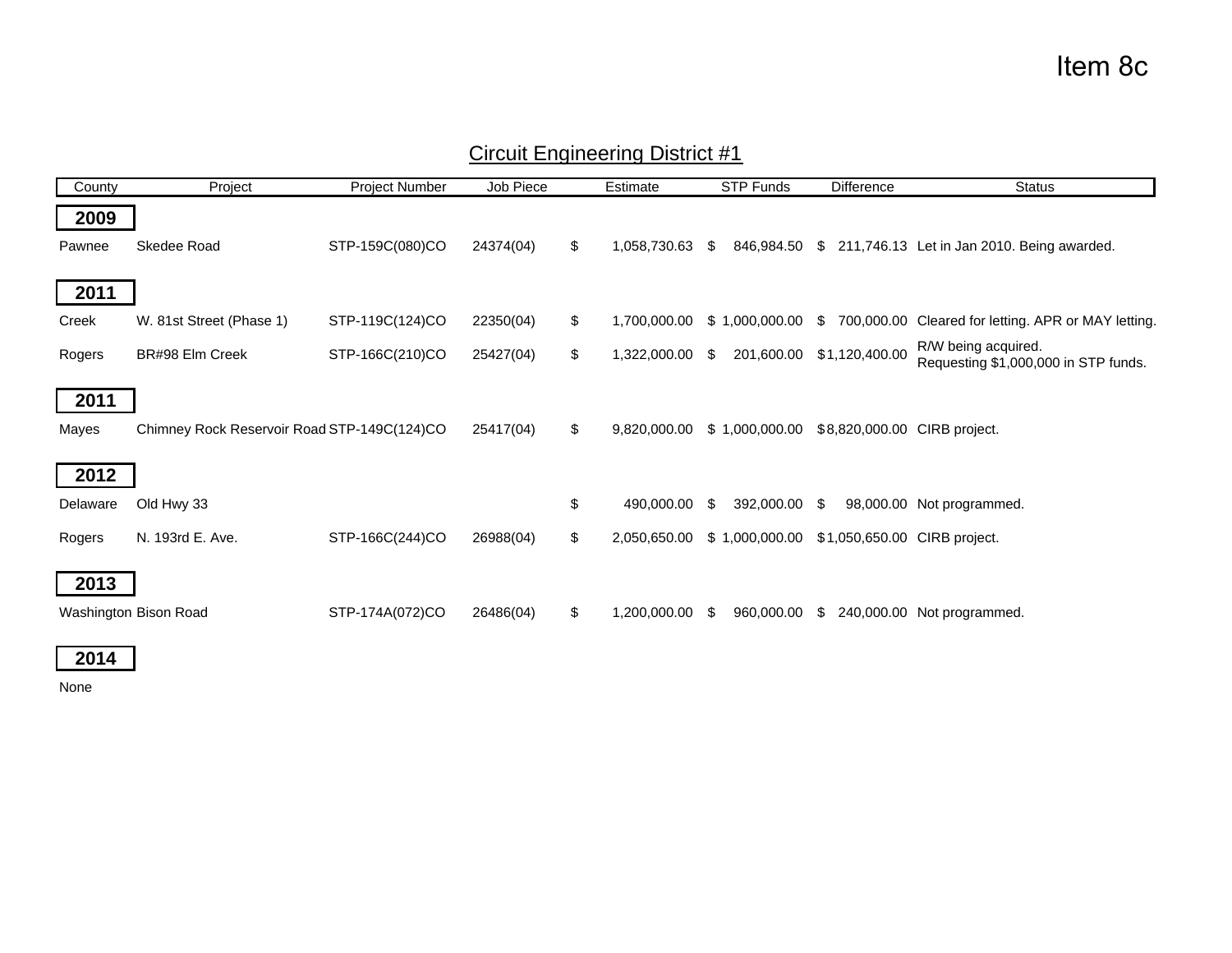# **CED#1 Materials Request Program**

**(Funded thru CED Expense Budget)**

|                 |                 |                 |            | # of           |                                          |                 |                          |                                           | <b>Bridge</b><br>Span |      |                        |                                         | Roadway      |     | Overlay       | Estimated | Amount<br>Requested | Date<br>Requested<br>(executed by | Date<br>Approved by                    | Signed<br>& Dated |              | Check     |
|-----------------|-----------------|-----------------|------------|----------------|------------------------------------------|-----------------|--------------------------|-------------------------------------------|-----------------------|------|------------------------|-----------------------------------------|--------------|-----|---------------|-----------|---------------------|-----------------------------------|----------------------------------------|-------------------|--------------|-----------|
|                 | ID Rank PRI     |                 |            | Proj           | County                                   | <b>District</b> | Description of Project   | Number                                    | Length Width          |      | Type                   | Number                                  | Length Width |     | Thickness     | Cost      | from CED            | commission)                       | CED                                    | by CED            | Check #      | Date      |
|                 |                 |                 |            |                | Mayes                                    | 3               | Replace LWC w/ RCB       | N/A                                       | 30'                   | 26'  | 3 cell 10'x4' rcb      | E506                                    |              | 20' |               |           | \$50,000            |                                   | 8/20/2008                              | N/A               | 10013        | 8/20/2008 |
| $\overline{2}$  | $\overline{2}$  | $\overline{2}$  |            |                | Craig                                    |                 | Replace LWC w/ RCB       | N/A                                       | 43.5'                 | 26'  | <b>Triple RCB</b>      |                                         |              |     |               | \$66,000  | \$50,000            |                                   | 8/20/2008                              | N/A               | 10014        | 8/20/2008 |
| $\mathbf{3}$    | 3               | $\mathbf{3}$    |            |                | Delaware                                 | 1&3             | Replace culverts w/ BR   | N/A                                       |                       |      |                        |                                         |              |     |               | \$150,000 | \$50,000            |                                   | 8/20/2008                              | N/A               | 10015        | 8/20/2008 |
| 4               | 6               | 4               |            |                | Nowata                                   | 3               | Replace BR w/ RCB        | NBI 03596; Local 51                       | 33/1'                 | 15'  | conc cast-in-<br>place | E16 at N422                             | 6 miles      | 22' | 3"            | \$49,325  | \$49,325            |                                   | 8/20/2008                              | N/A               | 10016        | 8/20/2008 |
| 5 <sub>5</sub>  | 9               | $5\phantom{.0}$ |            |                | Creek                                    |                 | Replace BR w/ RCB        | NS389.75 EW60                             |                       |      |                        |                                         |              |     |               |           | \$50,000            |                                   | 8/20/2008                              | N/A               | 10017        | 8/20/2008 |
| 6               |                 | 6               |            |                | Ottawa                                   | 3               | Replace LWC w/ RCB       | 159                                       | 80'                   | 18'  | Box                    | <b>NS580</b>                            | 1 mile       | 26' | <b>NA</b>     | \$125,000 | \$50,000            |                                   | 1/29/2009                              | N/A               | 10032        | 1/29/2009 |
| $\overline{7}$  | 3               | $\overline{7}$  |            | $\overline{2}$ | Delaware                                 | $\overline{2}$  | Overlay                  |                                           |                       |      |                        | E340 & E350                             | mile         | 20' | 2"            | \$61,855  | \$50,000            |                                   | 3/24/2009                              | N/A               | 10037        | 3/24/2009 |
| 8               | $\overline{4}$  | 8               |            | $\overline{2}$ | Ottawa                                   | $\overline{1}$  | Replace pipe w/RCB       | new                                       | 33'                   | 24'  | <b>RCB</b>             | <b>MC 5850C</b>                         | $--$         | 24' | $\sim$        | \$70,000  | \$50,000            | 3/13/09                           | 3/24/2009                              | N/A               | 10043        | 7/1/2009  |
| 12              | $\overline{1}$  |                 |            | $\overline{2}$ | Mayes                                    | $\overline{1}$  | Oil and Chip Seal        | VOIDED AT 9-29-09 MTG - REPLACED WITH #17 |                       |      |                        | <del>N428 btw</del><br><b>W360-W370</b> | 2 miles      | 24' | 1"            | \$70,000  | $\mathsf{X}$        | 4/27/09                           | X                                      | X                 | $\mathsf{X}$ | X         |
| 10 <sub>1</sub> | $\mathbf{3}$    | 10              |            | $\mathbf{3}$   | Delaware                                 | $\mathbf{3}$    | Overlay                  | N/A                                       |                       |      |                        | CR660                                   | 0.6          | 20' | 2"            | \$50,000  | \$50,000            | 4/20/09                           | 8/19/2009                              |                   | 10048        | 9/29/2009 |
| 9               | $\sqrt{5}$      | 11              | <b>JAN</b> |                | Pawnee                                   | 2               | Repl wood br w/RCBs      | new(2 ea)                                 | 20'                   | 24'  | <b>RCB</b>             |                                         |              |     |               | \$60,000  | \$50,000            | 3/31/09                           | 10/21/2009                             | 1/20/2010         | 10055        | 1/20/2010 |
| 17              |                 | 12              | FEB        | $\overline{2}$ | Mayes                                    | $\overline{1}$  | <b>Gabion Baskets</b>    | 65                                        | 90.9                  | 23.5 | stringer/girder        |                                         |              |     |               | \$100,000 | \$50,000            | 8/31/09                           | 9/29/2009                              |                   |              |           |
| 11              | $\overline{2}$  | 13              | <b>MAR</b> | $\overline{2}$ | Craig                                    | 3               | Oil and Chip Seal        |                                           |                       |      |                        | <b>MC 1866C</b>                         | 4 miles      | 24' | oil/chip seal | \$150,000 | \$50,000            | 4/6/09                            | 10/21/2009                             |                   |              |           |
| 13              |                 | 14              | <b>APR</b> | $\mathbf{3}$   | Mayes                                    | $\overline{2}$  | Triple Seal and Chip     |                                           |                       |      |                        | S 430 W 530-<br>540                     | 1 mile       | 24' | <b>NA</b>     | \$50,000  | \$50,000            | 5/4/09                            | 10/21/2009                             |                   |              |           |
| 14              | 6               | 15              | <b>MAY</b> | $\overline{2}$ | Nowata                                   | 3               | 2 retain walls & culvert |                                           |                       |      |                        | E13, N414                               | 50'          | 30' | N/A           | \$50,000  | \$50,000            | 5/11/09                           | 10/21/2009                             |                   |              |           |
| 15              | 4               | 16              | <b>JUN</b> | $\mathbf{3}$   | Ottawa                                   | $\overline{2}$  | Replace bridge           | 125                                       |                       |      |                        |                                         |              |     |               | \$80,000  | \$50,000            | 10/5/09                           | 8/19/2009                              |                   |              |           |
| 16              | $\overline{2}$  | 17              | <b>JUL</b> | $\mathbf{3}$   | Craig                                    | $\overline{2}$  | Overlay                  |                                           |                       |      |                        | EW240 &<br>NS4400                       | 3 miles      | 20' | 2"            | \$236,544 |                     | \$50,000 date not filled in       | 9/29/2009                              |                   |              |           |
|                 | $5\phantom{.0}$ |                 |            | $\overline{2}$ | Pawnee                                   |                 |                          |                                           |                       |      |                        |                                         |              |     |               |           |                     |                                   |                                        |                   |              |           |
|                 | $5\phantom{.0}$ |                 |            | 3              | Pawnee                                   |                 |                          |                                           |                       |      |                        |                                         |              |     |               |           |                     |                                   |                                        |                   |              |           |
|                 | 6               |                 |            | $\mathbf{3}$   | Nowata                                   |                 |                          |                                           |                       |      |                        |                                         |              |     |               |           |                     |                                   |                                        |                   |              |           |
|                 | $\overline{7}$  |                 |            |                | Rogers                                   |                 |                          |                                           |                       |      |                        |                                         |              |     |               |           |                     |                                   |                                        |                   |              |           |
|                 | $\overline{7}$  |                 |            | $\overline{2}$ | Rogers                                   |                 |                          |                                           |                       |      |                        |                                         |              |     |               |           |                     |                                   |                                        |                   |              |           |
|                 |                 |                 |            | 3              | Rogers                                   |                 |                          |                                           |                       |      |                        |                                         |              |     |               |           |                     |                                   |                                        |                   |              |           |
|                 | 8               |                 |            |                | Osage                                    |                 |                          |                                           |                       |      |                        |                                         |              |     |               |           |                     |                                   |                                        |                   |              |           |
|                 | 8               |                 |            | $\overline{2}$ | Osage                                    |                 |                          |                                           |                       |      |                        |                                         |              |     |               |           |                     |                                   |                                        |                   |              |           |
|                 | 8               |                 |            | $\mathbf{3}$   | Osage                                    |                 |                          |                                           |                       |      |                        |                                         |              |     |               |           |                     |                                   |                                        |                   |              |           |
|                 | 9               |                 |            | $\overline{2}$ | Creek                                    |                 |                          |                                           |                       |      |                        |                                         |              |     |               |           |                     |                                   |                                        |                   |              |           |
|                 | 9               |                 |            | $\mathbf{3}$   | Creek                                    |                 |                          |                                           |                       |      |                        |                                         |              |     |               |           |                     |                                   |                                        |                   |              |           |
|                 | $10$            |                 |            |                | Washington                               |                 |                          |                                           |                       |      |                        |                                         |              |     |               |           |                     |                                   |                                        |                   |              |           |
|                 | 10              |                 |            | $\overline{2}$ | Washington                               |                 |                          |                                           |                       |      |                        |                                         |              |     |               |           |                     |                                   |                                        |                   |              |           |
|                 | 10              |                 |            | $\mathbf{3}$   | Washington                               |                 |                          |                                           |                       |      |                        |                                         |              |     |               |           |                     |                                   |                                        |                   |              |           |
|                 | 11              |                 |            |                | Tulsa                                    |                 |                          |                                           |                       |      |                        |                                         |              |     |               |           |                     |                                   |                                        |                   |              |           |
|                 | 11              |                 |            | $\overline{2}$ | Tulsa                                    |                 |                          |                                           |                       |      |                        |                                         |              |     |               |           |                     |                                   |                                        |                   |              |           |
|                 | 11              |                 |            | $\mathbf{3}$   | Tulsa                                    |                 |                          |                                           |                       |      |                        |                                         |              |     |               |           |                     |                                   |                                        |                   |              |           |
|                 |                 |                 |            |                | These projects have not yet been funded. |                 |                          |                                           |                       |      |                        |                                         |              |     |               |           |                     |                                   | Total amount funded to date: \$499,325 |                   |              |           |

**February 17, 2010**

Y:\Materials Request Projects\CED Materials Request Log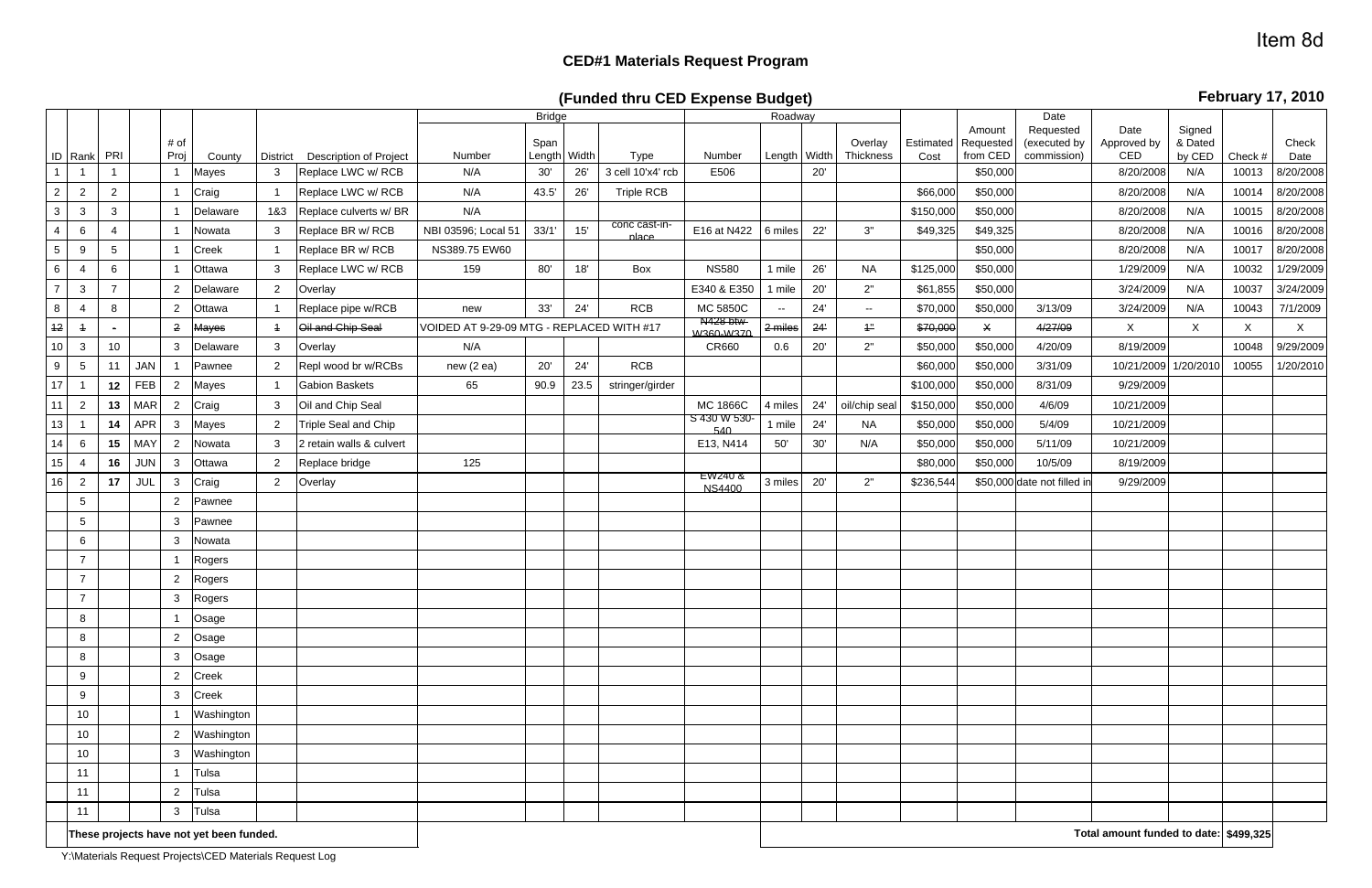### **CIRB PROJECTS FOR CED#1 (DIV8)**

|                |                             |                  | <b>CIRB (HB1176) PROJECTS</b>                                                         |                              | <b>FUNDING</b>                            | FY2010<br>3rd Year        | FY2011<br>4th Year        | FY2012<br>5th Year        | FY2013<br>6th Year        | FY2014<br>7th Year |
|----------------|-----------------------------|------------------|---------------------------------------------------------------------------------------|------------------------------|-------------------------------------------|---------------------------|---------------------------|---------------------------|---------------------------|--------------------|
|                |                             |                  | <b>ODOT DIV 8</b>                                                                     |                              | <b>BEGINNING YEAR BALANO</b>              | \$1,163,511               | $-$2,596,815$             | $-$4,497,770$             | $-$3,880,468$             | $-$5,579,960$      |
|                |                             |                  | <b>CED#1</b>                                                                          |                              | <b>FUNDS RECEIVED</b>                     | \$10,573,466              | \$10,600,000              | \$10,600,000              | \$10,600,000              | \$10,600,000       |
|                | <b>CHANGES INCORPORATED</b> |                  |                                                                                       |                              | OTHER FUNDS/TRIBAL/STI<br>ENGINEERING     | \$0                       | \$0                       | \$1,000,000               | \$0                       | \$0                |
|                | Updated 1-24-2010 by Blick  |                  |                                                                                       |                              | <b>PLANNED EXPENDITURES</b>               | \$713,068<br>\$13,620,724 | \$616,485<br>\$11,884,469 | \$707,946<br>\$10,274,753 | \$500,400<br>\$11,799,092 | \$0<br>\$8,340,000 |
|                |                             |                  |                                                                                       |                              | ENDING YEAR BALANCE                       | $-$2,596,815$             | $-$4,497,770$             | $-$3,880,468$             | $-$5,579,960$             | $-$3,319,960$      |
| <b>PRIO</b>    | <b>COUNTY</b>               | <b>JOB PIECE</b> | <b>PROJECTS</b>                                                                       | <b>ENGINEER</b>              | <b>EXPENSES</b>                           | FY2010                    | FY2011                    | FY2012                    | FY2013                    | FY2014             |
|                |                             |                  | <b>SPAVINAW CREEK</b>                                                                 |                              | <b>ROW &amp; UTIL</b>                     |                           |                           |                           |                           |                    |
| -1             | <b>DELAWARE</b>             | 20622            | (NEPA restarted)                                                                      | <b>ROSE &amp; McCRARY</b>    | <b>CONSTRUCT</b>                          | \$1,522,900               |                           |                           |                           |                    |
| $\overline{2}$ | CRAIG                       | 23419            | BR#78 - PAWPAW CREEK                                                                  | <b>GUY ENGINEERING</b>       | <b>ROW &amp; UTIL</b>                     | \$65,905                  |                           |                           |                           |                    |
|                |                             |                  | (R/W being acquired)                                                                  |                              | <b>CONSTRUCT</b>                          | \$1,879,320               |                           |                           |                           |                    |
| 3              | WASHINGTON                  | 15279            | BR#139 - BUCK CREEK                                                                   | <b>PEREZ</b>                 | <b>ROW &amp; UTIL</b><br><b>CONSTRUCT</b> |                           |                           |                           |                           |                    |
| 4              | <b>OSAGE</b>                | 23929            | BR#246 - QUAPAW CREEK<br>(R/W being acquired)                                         | <b>GUY ENGINEERING</b>       | <b>ROW &amp; UTIL</b><br><b>CONSTRUCT</b> | \$96,843<br>\$1,413,315   |                           |                           |                           |                    |
| 5              | <b>TULSA</b>                | 19615            | BIRD CREEK - 56TH ST N                                                                | <b>TULSA COUNTY</b>          | <b>ROW &amp; UTIL</b><br><b>CONSTRUCT</b> |                           |                           |                           |                           |                    |
| 6              | <b>MAYES</b>                | 25416            | BR#71 - PRYOR CREEK                                                                   | <b>KELLOGG</b>               | <b>ROW &amp; UTIL</b><br><b>CONSTRUCT</b> |                           |                           | \$21,494                  | \$823,138                 |                    |
| $\overline{7}$ | <b>NOWATA</b>               | 25423            | <b>CALIFORNIA CREEK LWC</b>                                                           | <b>GUY ENGINEERING</b>       | <b>ROW &amp; UTIL</b><br><b>CONSTRUCT</b> | \$59,284                  | \$977,967                 |                           |                           |                    |
| 8              | <b>CREEK</b>                | 22350            | W. 81ST ST. CORRIDOR                                                                  | <b>CRAIG &amp; KEITHLINE</b> | <b>ROW &amp; UTIL</b>                     |                           |                           |                           |                           |                    |
|                | OSAGE                       |                  | BR#238 - BLACKBURN BRIDGE                                                             |                              | <b>CONSTRUCT</b><br><b>ROW &amp; UTIL</b> | \$450,000<br>\$109,200    |                           |                           |                           |                    |
| 9              | <b>PAWNEE</b>               | 23480            | (R/W being acquired)                                                                  | <b>GUY ENGINEERING</b>       | <b>CONSTRUCT</b>                          | \$7,511,025               |                           |                           |                           |                    |
| 10             | <b>CRAIG</b>                | 24860            | BR#14 - BIG CREEK                                                                     | <b>GUY ENGINEERING</b>       | <b>ROW &amp; UTIL</b><br><b>CONSTRUCT</b> | \$54,516                  | \$1,077,260               |                           |                           |                    |
| 11             | <b>DELAWARE</b>             | 24865            | BR#15 - FLY CREEK                                                                     | <b>ROSE &amp; McCRARY</b>    | <b>ROW &amp; UTIL</b><br><b>CONSTRUCT</b> | \$57,452                  | \$687,148                 |                           |                           |                    |
| 12             | <b>OTTAWA</b>               | 22897            | BR#85 - CONNORS BRIDGE                                                                | <b>GUY ENGINEERING</b>       | <b>ROW &amp; UTIL</b>                     |                           |                           |                           |                           |                    |
|                |                             |                  |                                                                                       |                              | <b>CONSTRUCT</b><br><b>ROW &amp; UTIL</b> | \$137,550                 |                           |                           |                           |                    |
| 13             | <b>TULSA</b>                | 25487            | <b>DIP CREEK ROAD</b>                                                                 | <b>TULSA COUNTY</b>          | CONSTRUCT<br><b>ROW &amp; UTIL</b>        | \$126,664                 | \$1,970,005               |                           |                           |                    |
| 14             | <b>ROGERS</b>               | 25479            | BR#102 & 106 REALIGN K'VILLE RD KELLOGG                                               |                              | <b>CONSTRUCT</b>                          |                           | \$2,332,749               |                           |                           |                    |
| 15             | <b>OTTAWA</b>               | 25093            | BR#29 - STEPPS FORD BRIDGE                                                            | <b>GUY ENGINEERING</b>       | <b>ROW &amp; UTIL</b><br><b>CONSTRUCT</b> | \$36,750                  | \$1,626,000               |                           |                           |                    |
| 16A            | <b>NOWATA</b>               | 23421            | <b>BR#29 CALIFORNIA CREEK</b>                                                         | <b>GUY ENGINEERING</b>       | <b>ROW &amp; UTIL</b><br><b>CONSTRUCT</b> |                           | \$400,000                 |                           |                           |                    |
| 16B            | <b>NOWATA</b>               |                  | <b>BR#76 PURGATORY CREEK</b>                                                          |                              | ROW & UTIL<br><b>CONSTRUCT</b>            |                           | \$20,000                  | \$530,000                 |                           |                    |
| 16C            | <b>NOWATA</b>               |                  | BR#14 OPOSSUM CREEK                                                                   |                              | <b>ROW &amp; UTIL</b><br><b>CONSTRUCT</b> |                           | \$20,000                  | \$397,500                 |                           |                    |
| 16D            | <b>NOWATA</b>               |                  | OLD HWY 169 (RD 4 TO 5) BR#24<br>OPOSSUM CREEK                                        |                              | <b>ROW &amp; UTIL</b>                     |                           |                           | \$85,000                  |                           |                    |
|                |                             |                  |                                                                                       |                              | <b>CONSTRUCT</b><br>ROW & UTIL            |                           |                           | \$18,000                  | \$2,160,000               |                    |
| 16E            | <b>NOWATA</b>               |                  | BR#69 CURL CREEK                                                                      |                              | <b>CONSTRUCT</b>                          |                           |                           |                           | \$636,000                 |                    |
| 17             | <b>MAYES</b>                | 25417            | CHIMNEY ROCK RES RD                                                                   | <b>GUY ENGINEERING</b>       | <b>ROW &amp; UTIL</b><br><b>CONSTRUCT</b> |                           | \$223,115                 | \$1,749,745               |                           |                    |
| 18             | <b>PAWNEE</b>               | 25444            | BR#2 - BELFORD BRIDGE                                                                 | <b>MEHLBURGER BRAWLE</b>     | ROW & UTIL<br>CONSTRUCT                   |                           |                           | \$101,865                 | \$7,246,954               |                    |
| 19             | CREEK                       |                  | W. 81ST STREET CORRIDOR                                                               | <b>GUY ENGINEERING</b>       | <b>ROW &amp; UTIL</b>                     |                           | \$316,975                 |                           |                           |                    |
|                |                             |                  |                                                                                       |                              | <b>CONSTRUCT</b><br><b>ROW &amp; UTIL</b> |                           | \$89,790                  | \$2,000,000               |                           |                    |
| 20             | <b>ROGERS</b>               | 25480            | BR#107 & 108 CORRIDOR                                                                 |                              | CONSTRUCT<br><b>ROW &amp; UTIL</b>        |                           | \$323,460                 | \$1,846,000               |                           |                    |
| 21             | WASHINGTON                  | 25490            | W1400 RD & N3980 RD                                                                   | <b>PEREZ</b>                 | CONSTRUCT                                 |                           |                           | \$2,652,149               |                           |                    |
| 22             | <b>CRAIG</b>                |                  | <b>BR#65 ELM CREEK</b>                                                                |                              | <b>ROW &amp; UTIL</b><br>CONSTRUCT        |                           |                           | \$25,000                  | \$641,000                 |                    |
| 23             | <b>MAYES</b>                |                  | SOUTH ELLIOTT STREET                                                                  | <b>KELLOGG</b>               | <b>ROW &amp; UTIL</b><br><b>CONSTRUCT</b> | \$100,000                 | \$1,800,000               |                           |                           |                    |
| 24             | <b>NOWATA</b>               |                  | ROAD 406 - CLOSED BRIDGE<br>SHOEFLY LWC (2) (RD 3 TO 4)                               |                              | <b>ROW &amp; UTIL</b><br><b>CONSTRUCT</b> |                           | \$20,000                  | \$848,000                 |                           |                    |
| 25             | <b>NOWATA</b>               |                  | <b>BR#6 OPOSSUM CREEK</b>                                                             |                              | <b>ROW &amp; UTIL</b>                     |                           |                           |                           | \$20,000                  |                    |
| 26             | DELAWARE                    |                  | BR #31 ON HONEY CREEK                                                                 |                              | <b>CONSTRUCT</b><br><b>ROW &amp; UTIL</b> |                           |                           |                           | \$30,000                  | \$424,000          |
|                |                             |                  |                                                                                       |                              | <b>CONSTRUCT</b><br><b>ROW &amp; UTIL</b> |                           |                           |                           | \$43,000                  | \$744,000          |
| 27             | <b>CREEK</b>                |                  | BR #253 SANDY CREEK                                                                   |                              | <b>CONSTRUCT</b>                          |                           |                           |                           |                           | \$1,080,000        |
| 28             | <b>WASHINGTON</b>           | 26486            | W 1600 RD BETWEEN N 3980 RD<br>AND BISON RD, THEN S ON BISON<br>1.5 MI TO CITY LIMITS |                              | <b>ROW &amp; UTIL</b>                     |                           |                           |                           | \$125,000                 |                    |
| 29             | <b>CRAIG</b>                |                  | BR #63 PAW PAW CREEK                                                                  |                              | <b>CONSTRUCT</b><br><b>ROW &amp; UTIL</b> |                           |                           |                           | \$50,000                  | \$4,172,000        |
|                |                             |                  |                                                                                       |                              | <b>CONSTRUCT</b><br><b>ROW &amp; UTIL</b> |                           |                           |                           | \$24,000                  | \$1,320,000        |
| 30             | <b>ROGERS</b>               |                  | BR #63 ON EW410 ROAD                                                                  |                              | <b>CONSTRUCT</b>                          |                           |                           |                           |                           | \$600,000          |
|                |                             |                  |                                                                                       |                              |                                           |                           |                           |                           |                           |                    |

**TOTALS \$13,620,724 \$11,884,469 \$10,274,753 \$11,799,092 \$8,340,000 AWARDED ENGINEER HAS BEEN SELECTED**

Y:\CIRB-HB1176\CED#1 HB1176 5-YR PLAN-APPROVED OCT 2009 ODOT Plan

# Item 8e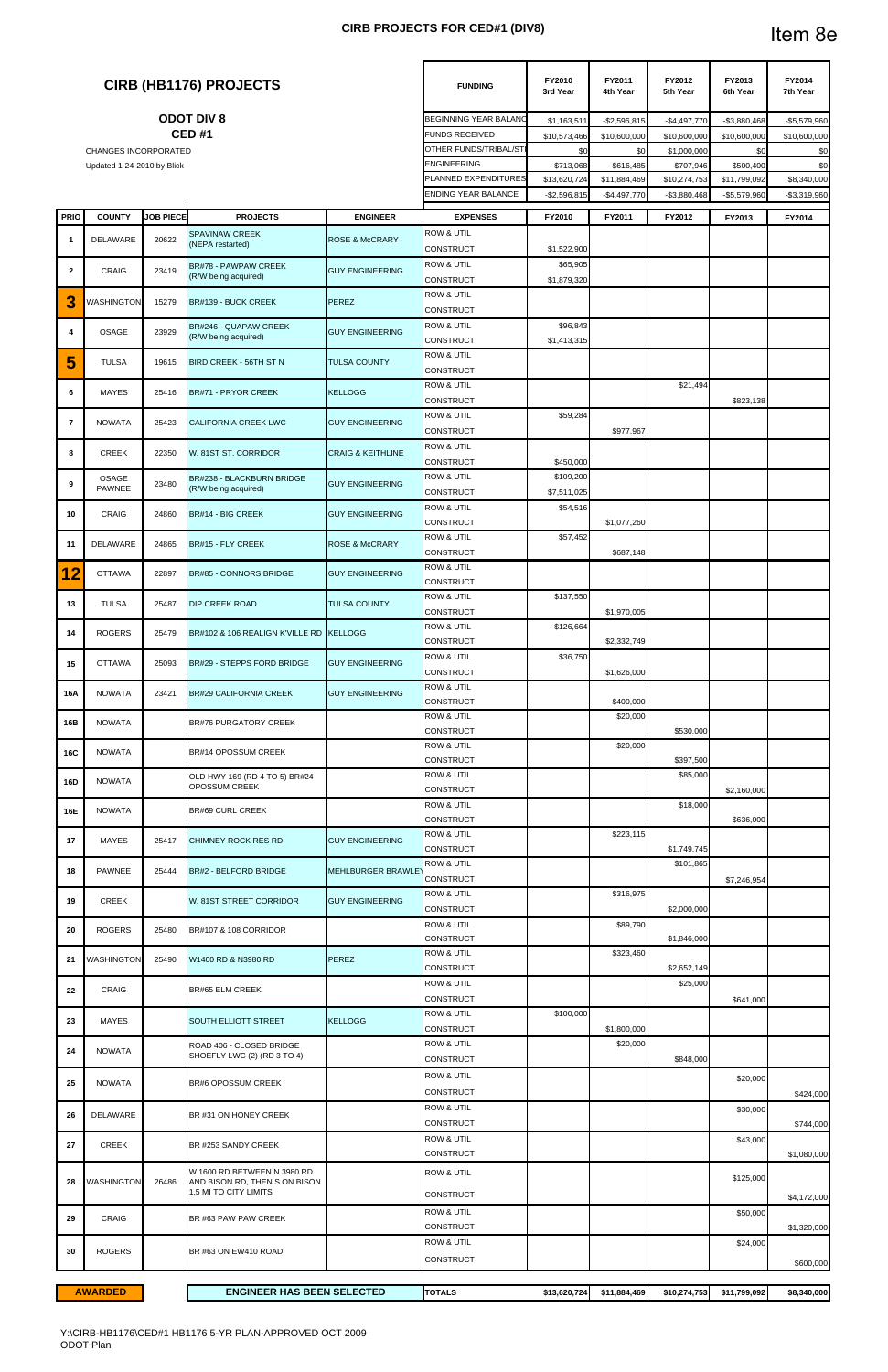# **CED#1 POTENTIAL STIMULUS #2 PROJECTS**

| <b>COUNTY</b> | PROJECT NAME                  | PROJECT NO.      | J/P#      | <b>LOCATION</b>                      | <b>STRUCTURE NO.</b>            | <b>STRUCTURE DESCRIPTION</b>                                                                      | <b>STATUS</b>                                    | <b>ESTIMATE</b> |
|---------------|-------------------------------|------------------|-----------|--------------------------------------|---------------------------------|---------------------------------------------------------------------------------------------------|--------------------------------------------------|-----------------|
|               |                               |                  |           |                                      |                                 |                                                                                                   |                                                  | <b>ARRA</b>     |
| <b>CRAIG</b>  | <b>BR#78 PAWPAW CREEK</b>     | CIRB-118D(071)CO | 23419(04) | 2MI N OF US60 & SH-66 JCT            |                                 | 77' TRUSS W/ CONCRETE DECK AND W/14'-15'-14'<br> 18E0250N4350009 '' ''' STEEL BEAM APPROACH SLABS | NEPA Complete<br><b>R/W Acquisition Underway</b> | 1,222,000       |
| DELAWARE      | BR#62 HOG EYE CREEK           | BRF-121C(121)CO  | 25900(04) | 12MI SE OF JAY                       |                                 | 21N4700E0450003 20' STEEL I-BEAM SPAN                                                             | Ready for Letting                                | 466,000         |
| <b>CRAIG</b>  | <b>BR#50 BIG CABIN CREEK</b>  | BRF-118C(070)CO  | 23418(04) | 4MI S & 2.2MI W OF SH-82 & SH-25 JCT |                                 | 18E0190N4380005 2-33' I-BEAM SPANS                                                                | Ready for Letting                                | 263,000,        |
| <b>NOWATA</b> | <b>BR#29 CALIFORNIA CREEK</b> | BRO-153D(144)CO  | 23421(04) | 6.3MI NW OF SH-10                    | 53E0090N4080006                 | 31' STEEL BEAM & 14'-15' TIMBER BEAM SPAN<br><b>W/TIMBER DECK</b>                                 | Ready for Letting                                | 613,000         |
| <b>ROGERS</b> | BR#79 DOG CREEK               | BRF-166C(219)CO  | 25744(04) | 2MI E OF SH-66                       |                                 | 66E0450N4190003 62' PONY TRUSS SPAN W/CONCRETE DECK                                               | NEPA Complete<br><b>R/W Acquisition Underway</b> | 1,698,000       |
| <b>PAWNEE</b> | <b>BR#34 SKEDEE CREEK</b>     | BRO-159D(056)CO  | 23133(04) | 1MI W & 1.7MI S OF SH-18 & SH-15     | 59N3470E0430003 43' I-BEAM SPAN |                                                                                                   | Ready for Letting                                | 384,000         |

TOTAL

\$ 5,646,000

#### **STIMULUS #2**

Craig BR#50 Big Cabin Creek  $\begin{array}{ccc}\n\text{5} & 1,136,700 & \text{Cleared} \\
\text{Delaware ??} & \text{5} & 419,400 & \text{RW} \n\end{array}$ Craig CIRB BR#78 Pawpaw Creek Rogers (catch all excess Stim \$\$\$)  $\frac{\$}{\$}$ 

### **90% FUNDING APPROVED**Nowata BR#29 California Creek  $$51,700$  Cleared \$ 419,400 R/W being acquired.<br>\$ 1,099,800 R/W being acquired.<br>\$ 345,600 R/W being acquired. Pawnee<br>Rogers (catch all excess Stim \$\$\$)  $\frac{1}{3}$  345,600 R/W being acquired.<br>Rogers (catch all excess Stim \$\$\$)  $\frac{1}{3}$  161,085 R/W being acquired. \$ 3,714,285

Russ - Roy - Approved 1-20-2010

# Item 8f